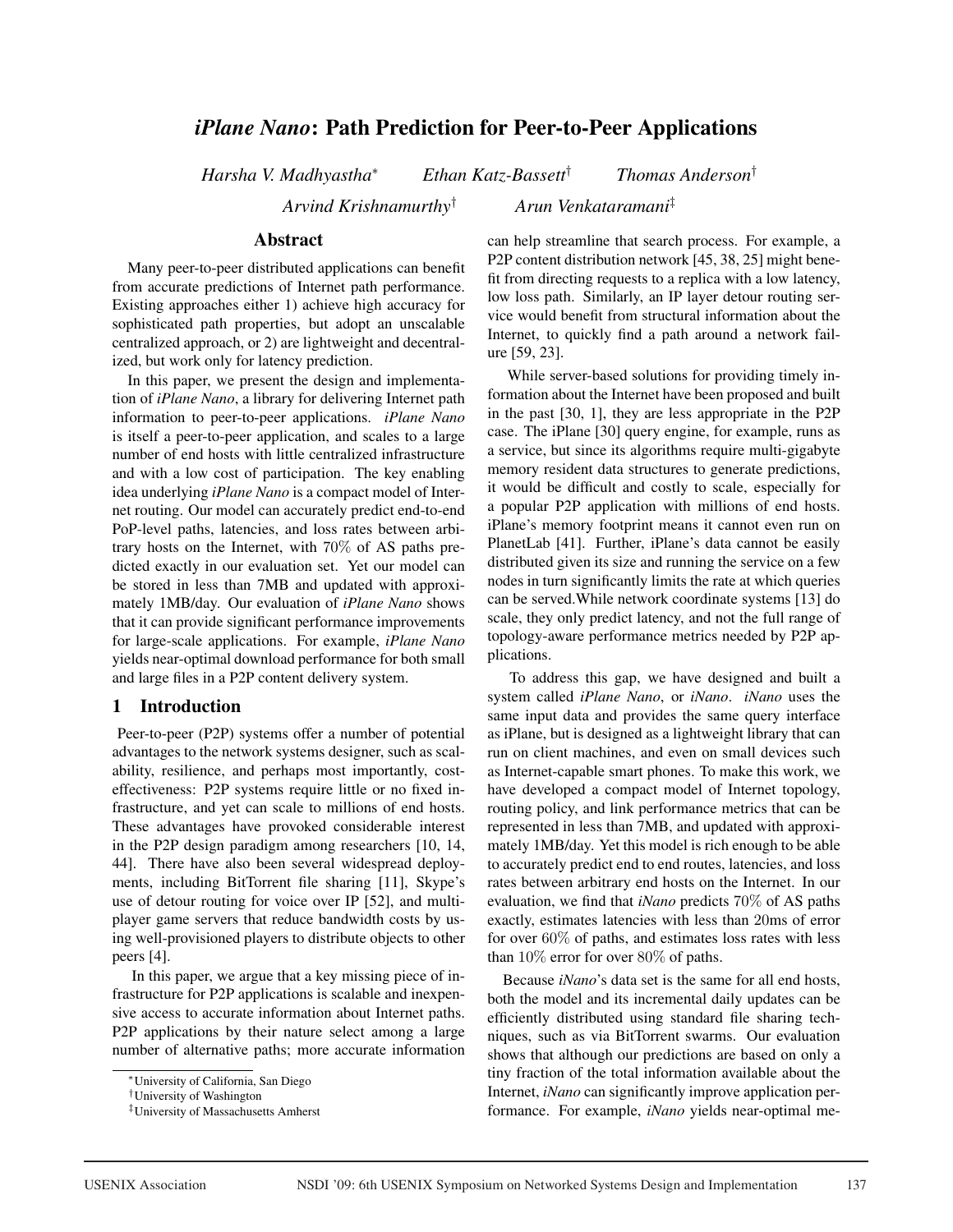dian download performance for both small and large files in a P2P content delivery system.

In summary, our primary contribution is to develop an accurate yet lightweight approach for Internet performance prediction. To this end, we develop:

- A pocket-sized, annotated link-level map of the Internet, that can be represented in 7MB and updated daily with 1MB of data.
- Techniques to infer and concisely represent information stored in the forwarding tables of Internet routers, but in orders of magnitude lesser space.
- Implementation of *iNano*, a system that enables Internet-scale P2P applications to discover properties of Internet paths.
- Case studies using CDNs, VoIP, and detour routing to demonstrate the utility of *iNano*.

## 2 Motivation and Design Goals

### 2.1 Goals

*iNano* targets network applications that choose among multiple candidate paths to improve data transfer performance. The design goals of *iNano* and their motivations are as follows.

Rich path metrics: *iNano* should enable distributed applications to orchestrate their actions based on sophisticated path information. Application-perceived path performance may depend on one or more path metrics such as latency, loss rate, or bottleneck capacity. For example, TCP performance depends upon the latency as well as loss rate along the path, so a CDN re-director or Bit-Torrent tracker may wish to use both metrics in its decisions. A VoIP server such as in Skype may wish to pick a relay node according to the mean-opinion-score (MOS) metric [5] that depends upon loss rate and latency. Live video streaming systems [3, 2, 10] that set up an overlay network among participating end-hosts may wish to incorporate path metrics such as latency, loss rate, and bottleneck capacity in the construction of the overlay. A combination of these metrics determines the quality of the video a client receives as well as its initial buffering delay.

Scalable lookup: *iNano* should scale to every endhost in the Internet. The trend towards massively distributed applications such as CDNs, BitTorrent, and Skype suggests that the potential demand for path performance prediction requests may be comparable to DNS or web search. Given the frequent occurrence of detour routes [48, 29], it is conceivable that every transfer is preceded by a query about alternative paths to the destination. Furthermore, the lookups must be local to be effective; otherwise, the delay incurred may outweigh the resultant improvement in data transfer performance.

Low infrastructure cost: *iNano* should incur a low

infrastructure cost to set up and maintain. A server-based infrastructure will need to be continually provisioned as demand increases and will incur significant cost to deploy and maintain. Instead, *iNano* should leverage the property of P2P applications—users not only create demand but also contribute resources to the system—by using computing cycles and bandwidth on participating end-hosts rather than on dedicated servers.

Structural information: *iNano* should enable network applications to base their decisions on the structure of the path. For example, recent proposals have advocated locality-aware peer selection in peer-to-peer systems by either choosing paths that minimize the AS path length [9] or by jointly optimizing network cost and application performance [57]. Knowing the route can also enable applications to perform detour [48, 7] or multipath routing [58, 24] for reliability or performance objectives. Structural information can also be used to route around network failures [59, 23].

Arbitrary end-hosts: *iNano* should enable an application to infer path information between an arbitrary pair of end-hosts, not just from itself to others. Many of the examples above involving redirection in peer-to-peer content distribution, VoIP relays, multicast overlay construction, and detour routing require this capability. Furthermore, *iNano* should provide forward as well as reverse path information between arbitrary end-hosts—a goal that is challenging even for paths originating locally because of the asymmetric nature of Internet routing.

#### 2.2 Exploring design alternatives

Why can't existing techniques achieve the above goals? To appreciate the challenge, let us consider a few natural design alternatives as shown in Table 1.

A1 is the well-studied network coordinates approach to infer latencies between end-hosts without on-demand measurement. In this approach, each end-host is assigned a coordinate, typically in a metric space, and the latency between two end-hosts is estimated as the distance between their coordinates. Distributed systems such as Vivaldi [13] implement the coordinate approach in a scalable manner. However, the only information they provide to an application running on an end-host is the latency on paths from that end-host to the rest of the Internet. Although the coordinate system could potentially be modified to predict latencies between arbitrary end-hosts by periodically disseminating a coordinate for every Internet prefix, it is unclear how to extend this approach to other path metrics such as loss rate or bottleneck capacity. Also, since coordinate systems rely only on end-toend measurements, they do not provide information on the route traversed by a path.

A2 is an approach where applications issue queries about path performance to a network information ser-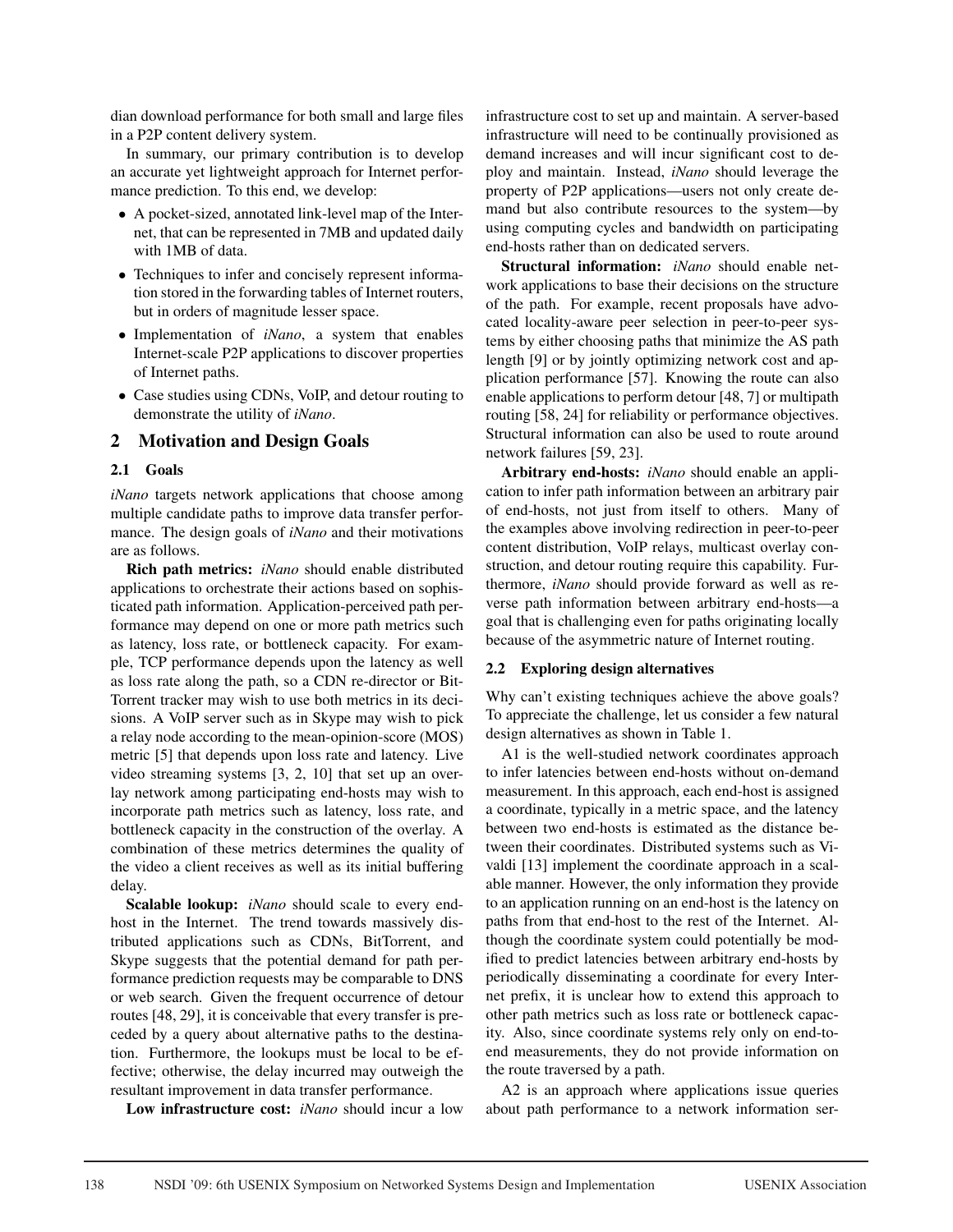|                | Design alternative       | Rich<br>path | Structural in- | Arbitrary | Scalable | Infrastructure |
|----------------|--------------------------|--------------|----------------|-----------|----------|----------------|
|                |                          | metrics      | formation      | end-hosts |          | cost           |
| A1             | Network coordinates      | $\times$     | $\times$       | $\times$  |          | $\theta$       |
| A <sub>2</sub> | Information plane (e.g., |              | PoP path       |           | $\times$ | High           |
|                | <i>iPlane</i> ) servers  |              |                |           |          |                |
| A3             | Information plane as     |              | PoP path       |           | $\times$ | Low            |
|                | "network newspaper"      |              |                |           |          |                |
| A4             | Uncoordinated end-host   |              | PoP path       | $\times$  | $\times$ | Low            |
|                | measurements             |              |                |           |          |                |
| A5             | iNano                    |              | PoP path       |           |          | Low            |

Table 1: Qualitative comparison of design alternatives for Internet path performance prediction.

vice hosted on centralized or replicated query servers. This approach is suggested and made plausible by prior work, namely iPlane, that developed techniques to accurately predict the path and path metrics between an arbitrary pair of end-hosts. However, scaling replicated query servers to handle requests from all end-hosts—a workload comparable to DNS—is challenging and would incur a huge infrastructure cost to set up and maintain. The number of query servers provisioned will need to grow in proportion to the number of end-hosts issuing queries, making this approach impractical for typical P2P applications.

A3 replicates a query server on each end-host. This approach dubbed as "network newspaper" in [30] would disseminate an atlas of measured Internet paths to endhosts to enable them to locally service their queries. The atlas can be refreshed daily by sending incremental updates; since most Internet paths do not change over a day [40], daily updates are expected to be small. Unfortunately, iPlane's atlas of paths is several gigabytes in size, making this approach unlikely to be adopted in practice. An alternative is to delegate this task to a local agent (like a local DNS nameserver) in each subnet, but the bootstrapping overhead would pose a barrier to widespread deployment and use. Another alternative is for each client to only download its "view" of the network, i.e., properties of paths originating at itself, but this approach does not allow an end-host to predict properties of paths between arbitrary end-hosts, e.g., as required to enable detour routing.

A4, where each end-host conducts its own measurements as needed, also suffers from the problem of not being able to predict properties of paths between arbitrary end-hosts. Furthermore, such uncoordinated measurements might impose an unreasonable measurement overhead, e.g., measurement of loss rates and bandwidth capacities require many large-sized packet probes to be sent into the network. A centralized coordinator and aggregator of measurements like iPlane amortizes this overhead, but makes dissemination a challenge as discussed in A2 and A3.

# 3 *iNano* Design

Our system, *iNano*, combines the best of the above alternatives. For scalability, *iNano* replicates query servers at each end-host. To predict rich path metrics, *iNano* uses a structural technique like iPlane that predicts the PoPlevel  $<sup>1</sup>$  path between an arbitrary pair of end-hosts. How-</sup> ever, the data required to make such predictions needs to be compact, like coordinates or like the AS-level Internet graph, unlike a huge atlas of measured paths.

The key insight in *iNano* is a novel model for predicting paths and their properties between arbitrary end-hosts using a compact Internet atlas. iPlane uses a path composition technique to perform path predictions. To predict the path from a source to a destination, the path composition technique composes two path segments that intersect with each other. The first segment is from a path out from the source to an arbitrary destination. The second segment is from a path measured from one of iPlane's vantage points to the destination's prefix. Depending on which intersecting pair of segments is chosen, the path obtained by composition is often similar to the actual route from source to destination.

Instead of using an atlas of measured paths like iPlane's, *iNano* uses an atlas of measured links. The space required by the former representation is proportional to the number of vantage points while the latter representation requires space linear in the number of nodes and edges in the underlying Internet graph. Consequently, *iNano*'s atlas fits in less than 7MB, almost three orders of magnitude smaller than iPlane's atlas, enabling it to be distributed to lightly powered end-hosts. The key challenge in making this approach work is to make accurate predictions about Internet path performance from an atlas of observed links.

*iNano*'s approach of distributing a compact atlas and locally resolving queries at end-hosts avoids significant investment in server infrastructure. The approach also offloads the bandwidth cost of disseminating the atlas and its periodic updates; the atlas can be swarmed among end-hosts using, for example, BitTorrent. The genera-

<sup>1</sup>A Point-of-Presence (PoP) of an AS is the set of routers in that AS in the same location.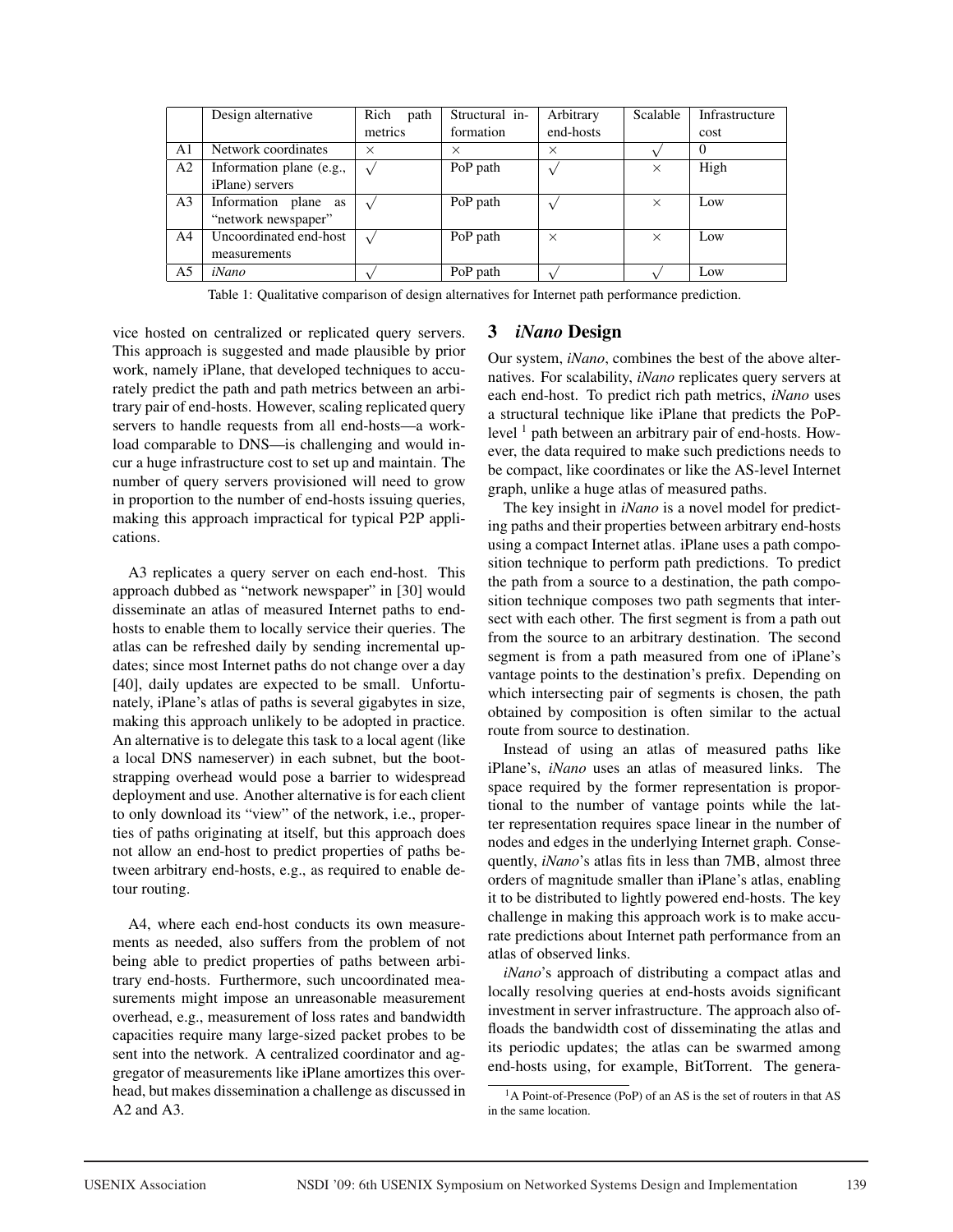tion of the atlas itself is the only centralized component in *iNano*. A central coordinator distributes the task of issuing measurements to participating end-hosts and aggregates the measured paths into a set of measured links.

*iNano*'s current measurement infrastructure is largely the same as that of iPlane [30] but processes the measurements in a completely different manner to make path performance predictions in keeping with the goals stated in Section 2. Although we use end-host measurements in building the atlas, we use as a starting point traceroutes from PlanetLab [41] to destinations in 140K prefixes, which include roughly 90% of prefixes at the Internet's edge. The interfaces discovered in the traceroutes are clustered together such that interfaces in the same Point of Presence (PoP) within an AS are in the same cluster; routers in the same PoP within an AS are similar from a routing perspective. To map the IP address of an interface to its corresponding AS, *iNano* uses the mapping from prefixes to their origin ASes as seen in BGP feeds [33] and also resolves aliases [53] to ensure different interfaces on the same router are mapped to the same AS. The clustering of interfaces in each AS into PoPs is performed using a combination of alias resolution, mapping DNS names to locations [55], and identifying colocated interfaces based on similarity in reverse path lengths.

*iNano* processes the gathered traceroutes in combination with the PoP clustering information to build an atlas of inter-cluster links. To annotate links in this atlas with performance metrics, *iNano* performs measurements to infer the latencies and loss rates of inter-cluster links. *iNano* uses the frontier search algorithm described in [30] to partition the set of links across the PlanetLab vantage points, with some redundancy to account for measurement noise. Each node then attempts to measure the latency and loss rates of links assigned to it. The technique for measuring loss rates is the same as that used by iPlane. Measuring latencies of links is hard due to the wide prevalence of asymmetric routing [40, 21]. *iNano* tackles this challenge using a two-pronged approach first, by identifying symmetric paths, and second, by leveraging measurements of symmetric paths to measure latencies of other links that do not appear on symmetric routes. *iNano*'s link latency measurement techniques are described in [28]. To estimate the end-to-end latency and loss rate between a source and destination, *iNano* predicts the forward and reverse paths between these end-hosts and composes the properties of the inter-cluster links on the predicted paths.

### 4 Route Prediction

In this section, we develop an inference algorithm that predicts routes by composing observed links between routers. The set of observed links yields a graph capturing the Internet's physical topology. In order to predict an end-to-end route accurately, we need to compactly model the routing decisions made by routers along candidate paths in this graph.

This inference and modeling problem is not easy. Inferring routes would be easy using a naive model that explicitly stores the information contained in the forwarding tables of routers in the graph. However, that defeats our primary goal of predicting routes using a compact graph representation. Thus, the key challenge to developing a compact model is to understand and describe the procedure routers use to compute routes, i.e., to concisely describe how Internet routing works!

### 4.1 The Problem: Modeling Internet Routing

Compactly modeling Internet routing would be trivial if routers simply used shortest path routing. The weights used for shortest path computation could be inferred using existing approaches [31]. However, Internet route selection is driven by a number of factors such as routing policies driven by economic considerations, traffic engineering driven by load balancing goals, and performance considerations that can not be characterized as shortest path routing. Furthermore, end-to-end Internet routes are computed by a set of complex interacting protocols (such as BGP, OSPF, and RIP) rather than a single protocol.

Fortunately, we are aided by a large body of prior research on understanding and reverse-engineering the routing decision process, as well as the knowledge the research community has acquired on how Internet routing works in practice. These result in the following commonly accepted "textbook" principles about how Internet routing works.

- 1. *Policy preference*: ASes use *local preferences* to select routes. Typically, an AS prefers routes through its customers over those through its peers, and either of those over routes through its providers 2. Further, ASes do not export all of their paths to their neighbors; for instance, ASes do not export paths through their peers to other peers/providers. Commonly used export policies and AS preferences are believed to result in *valley-free* Internet routes [19], in which any path that traverses a provider-to-customer edge or a peer-to-peer edge does not later traverse a customer-to-provider or peer-to-peer edge.
- 2. *Shortest AS path*: After applying local preferences, if a router has multiple candidate paths that it prefers equally, the default is to select the route containing the fewest ASes. Typically, several paths may have the same local preference and AS path length.

<sup>2</sup>Customer ASes pay their providers while peers connect to each other at no cost.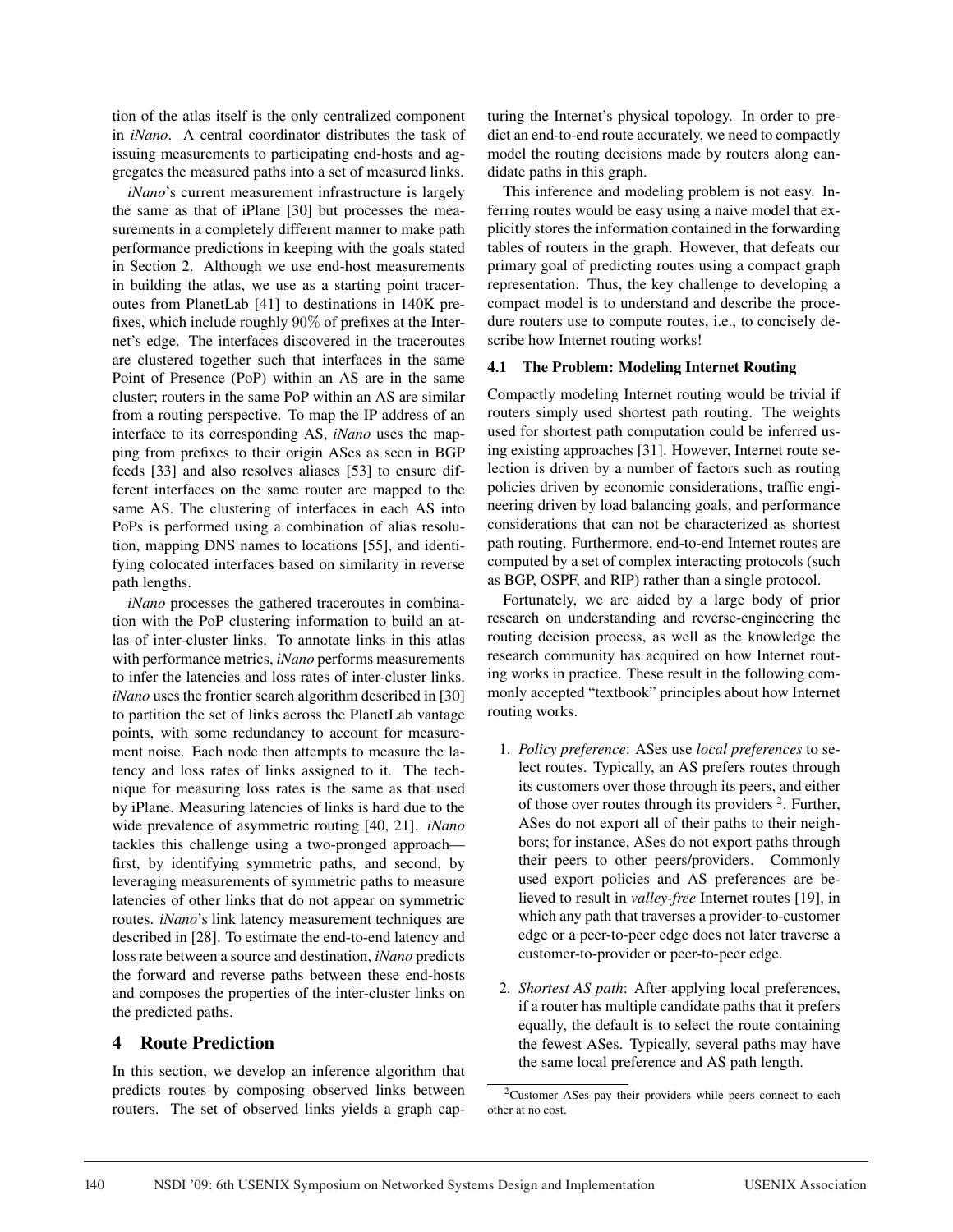$GRAPH(s, d)$ :  $N' \leftarrow \{d\}$ for each  $v \in G$ if v is a neighbor of d, then  $\mathbf{D}(v,d) = c(v,d)$ ; else  $\mathbf{D}(v,d)=[\infty,\infty]$ ; Do Pick  $w \notin N'$  such that  $\mathbf{D}(w, d)$  is a minimum  $N' \leftarrow N' \cup \{w\};$ for each neighbor  $v$  of  $w$ if  $\mathbf{D}(v,d) > \mathbf{D}(w,d) \oplus c(v,w)$ , then  $\mathbf{D}(v,d) = \mathbf{D}(w,d) \oplus c(v,w);$  $P(v, d) = v.P(w, d);$ until  $N = N'$ 

Figure 1: The algorithm used by GRAPH to predict a valleyfree route from s to d in a graph  $G$ .  $\oplus$  is the operator that defines how edge weights compose in our application of Dijkstra's shortest path algorithm.

3. *Exit policies*: Among these, routes are chosen so as to meet intradomain objectives, e.g. by choosing the nearest exit point to the next AS (referred to as earlyexit or hot potato routing) along the path. In some cases that often involve explicit compensation or negotiation among adjacent ASes to reduce their combined costs, ASes adopt a late-exit policy.

How well does the above procedure describe Internet routing? To evaluate this, we develop a simple algorithm based on dynamic programming that underlies various forms of shortest path computation. The algorithm incorporates the above criteria to compute an on-demand route, based on a graph representation of the Internet.

Our first attempt, GRAPH, reduces the representation size by over two orders of magnitude, but has poor prediction accuracy. This suggests that exceptions to the above criteria are common and must be carefully integrated into the model, as we describe in Sections 4.3.1–4.3.4.

### 4.2 GRAPH: A first cut

We present the algorithm in three steps. First, we describe a basic algorithm using dynamic programming (similar to Dijkstra's shortest path algorithm) that captures the preference for short AS paths, assuming early-exit between every pair of ASes. Second, we augment the algorithm to model late-exit when necessary. Third, we augment the algorithm to model common export policies and local preferences for routes.

## 4.2.1 Basic algorithm

Figure 1 shows the pseudocode for GRAPH, an algorithm that predicts the route between a source  $s$  and a destination  $d$ . It chooses the shortest AS path among all valleyfree paths between s and d; further, it uses early-exit at every AS. The algorithm is similar to Dijkstra's shortest path algorithm. Unlike conventional Dijkstra however,

the route computation 1) backtracks from the destination to all sources, and 2) uses a two-tuple cost metric.

The cost of a route from each node  $v$  to the destination d, represented as  $\mathbf{D}(v,d)$ , is a strictly ordered twotuple [number of AS hops to the destination, cost to exit the current AS], with the first component considered as the more significant value. For two adjacent nodes  $v$ and w connected by a link of latency  $l(v, w)$ , the cost of the edge between them, represented as  $c(v, w)$ , is defined as  $[0, l(v, w)]$  if v and w are in the same AS, and as  $[1, 0]$  otherwise. The  $\oplus$  operator in the algorithm resets the second component to 0 upon crossing an AS boundary as follows. If  $v$  and  $w$  belong to the same AS,  $\mathbf{D}(w, d) \oplus c(v, w)$  is defined as  $\mathbf{D}(w, d) + [0, l(v, w)]$ , where  $+$  does the usual component-wise addition. If v and w belong to adjacent ASes,  $\mathbf{D}(w, d) \oplus c(v, w)$  is defined as  $[D(w, d)[1] + 1, 0]$ . It is straightforward to verify that this definition of cost preserves the invariant that if a node  $u \in N'$ , then  $P(u, d)$  is a shortest path from u to d. As in Dijkstra's algorithm, this invariant ensures the correctness of the algorithm.

## 4.2.2 Incorporating late-exit

It is straightforward to extend the above algorithm to handle pairs of ASes that use late-exit instead of early-exit. We model late-exit as two adjacent ASes  $v, w$  (such as AS6380 and AS6389 – both of which are owned by Bell South) jointly computing the path through them in order to minimize the overall transit latency. To infer late exit, we use the technique proposed in [54]. We simply redefine the  $oplus$  operator in the following way. An inter-AS edge  $(v, w)$  corresponding to a late-exit route has  $c(v, w) = [0, l(v, w)]$ , meaning that it is treated as an intra-AS edge. We do however have to increment the AS hop count by two when we backtrack out of the AS containing v. This is accomplished by maintaining another component in the cost tuple that corresponds to the number of consecutive late-exit transitions. This component corresponds to the number of AS hops that are not yet accounted for in the AS path length component of the cost metric. Whenever an AS transition is traversed where late exit is not applied, this third component is added into the AS path length component and reset to zero.

## 4.2.3 Incorporating export policies

Next, we incorporate constraints corresponding to commonly used export policies. We infer AS relationships, such as which are peers and which have paid customer/provider transit , using a combination of CAIDA's inferences [16] and Gao's technique [19]. We model the default export policy in which an AS advertises any paths through customer ASes to all its neighbors, and it exports paths from peers and providers to only its customers. It is well-known that this export policy leads to valley-free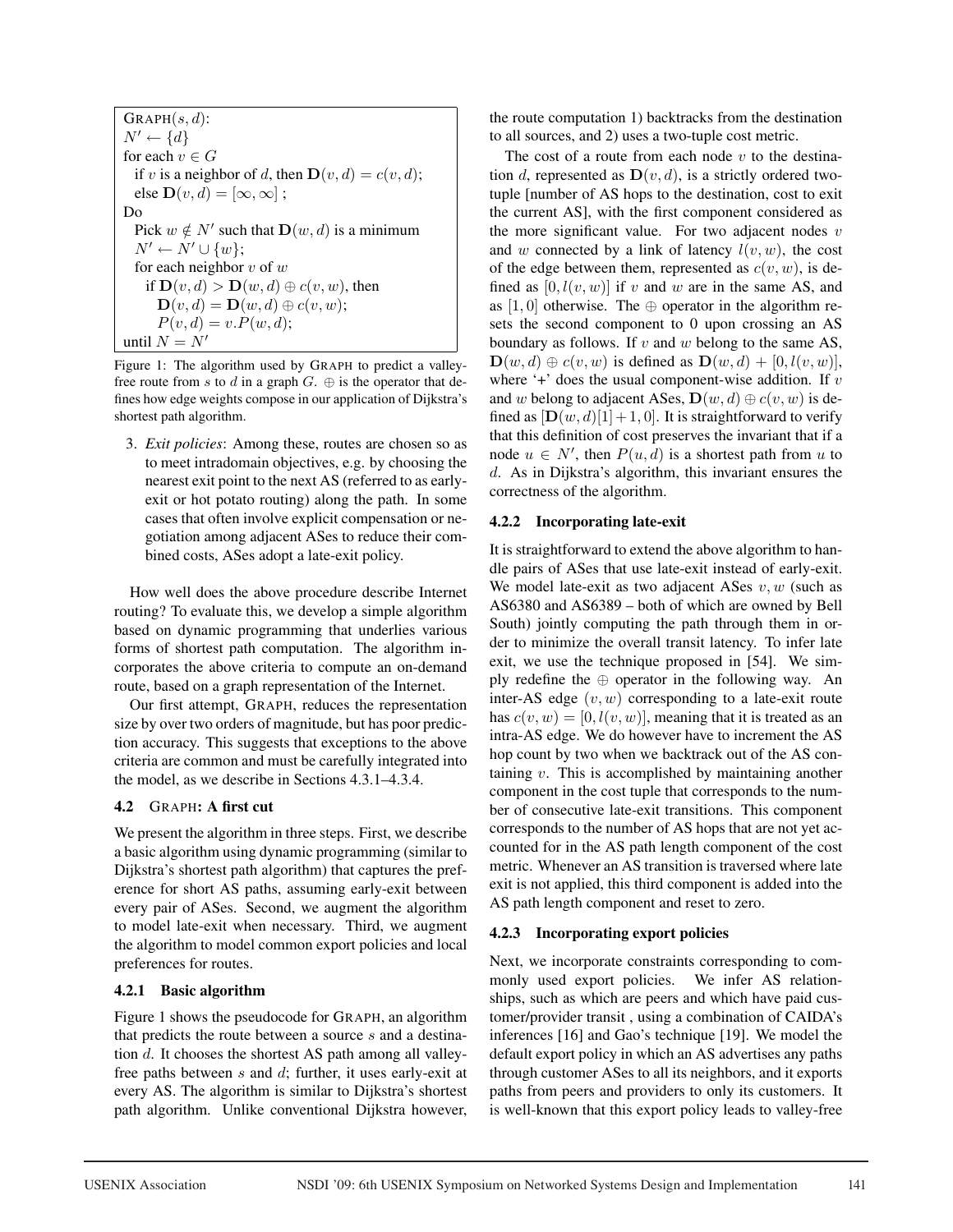

Figure 2: Route prediction from  $S$  to  $D$  so as to satisfy customer<peer<provider preferences. Dark nodes are down nodes, and light nodes are up nodes. Bold lines go from customers to their providers, dashed lines connect peers, and faded dotted lines go from providers to their customers. GRAPH traverses all the customer-to-provider edges in the first phase to finalize routes from 3 and 4 to  $D$ . Only peering links are traversed in the second phase making 2 choose a path through 3 over a shorter one via 4. Finally, provider-to-customer edges are traversed.

routes.

To compute valley-free routes, instead of having a single node for each cluster (PoP)  $i$ , we instead introduce two nodes in the graph: an  $up$  node  $up_i$  and a *down* node  $down_i$ , and GRAPH computes the path from  $up_s$  to *down<sub>d</sub>*. The idea is that the construction of edges will force every path to transition from *up* nodes to *down* nodes at most once, thereby guaranteeing the path is valley-free. Let  $i$  and  $j$  be two clusters observed as adjacent.

- 1. If  $i$  and  $j$  belong to the same AS, there is an undirected edge between  $up_i$  and  $up_j$  and one between  $down_i$  and  $down_i$ .
- 2. If i's AS is a provider of j's AS, there is a directed edge from  $up_i$  to  $up_i$  and another directed edge from  $down_i$  to  $down_i$ . This edges capture that a customer will not provide transit between two providers.
- 3. If i and j belong to peer ASes, there is a directed edge from  $up_i$  to *down<sub>i</sub>* and from  $up_i$  to *down<sub>i</sub>*. These edges capture that  $i$ 's AS will use paths through  $j$  only for itself and its customers (and similarly for  $j$ 's AS and paths through  $i$ ).

Finally, for each IP address  $i$ , there is a directed edge from  $up_i$  to  $down_i$ . It is easy to verify that all routes in the graph are valley-free by construction (after transitioning from up to *down*, a transition from *down* to up can no longer occur).

#### 4.2.4 Incorporating local preferences

Next, we incorporate local preferences in selecting AS paths. We assume that an AS prefers paths through its customers over those through its peers, which are in turn preferable to paths through provider ASes. To incorporate these preferences, instead of calculating paths to the destination from all ASes and all routers in a batch, GRAPH computes routes in three phases.

Figure 2 illustrates the phased approach. GRAPH first limits the graph to contain only the set of *down* nodes, along with the edges connecting them, and computes the optimal paths from these nodes to the destination. This frontier reaches precisely the routers in those ASes that get paid for providing transit to the destination. Once all such nodes have been visited and their best paths discovered, the algorithm is allowed to reach any additional nodes that can be reached only using peering; by construction, only one peering is traversed. Finally, the algorithm is allowed to use any link (e.g., provider links) to reach all remaining addresses.

Results preview: As we show in detail in Section 6, GRAPH—despite taking into account many aspects of default routing behavior—correctly predicts only 30% of the AS paths for our measured dataset. In contrast, the path composition approach [30] (that dominates our achievable accuracy) achieves 70% accuracy using the entire set of observed routes.

On the other hand, the storage overhead of GRAPH is directly proportional to the number of observed Internet links. As we will see in the evaluation section, this is two orders of magnitude more compact than the path composition approach. Thus, the challenge is to improve GRAPH's accuracy while keeping it compact.

#### 4.3 Addressing sources of prediction error

A careful examination of the above results reveals that GRAPH's inaccuracies arise partly from our failure to model certain other aspects of Internet routing behavior and partly from errors in inferred AS relationships. GRAPH's deficiencies are due to the following reasons.

- 1. *Asymmetry*: A significant fraction of Internet routes are asymmetric [40, 21]. While GRAPH reflects some asymmetry, e.g., due to early exit routing, it does not fully capture asymmetric policy behavior.
- 2. *Inaccurate export policy*: If GRAPH fails to identify a peer-to-peer relationship between two ASes, it is overly lenient in inferring export policy and predicts non-existent routes that would be filtered in practice.
- 3. *Incorrect local preferences*: An AS's customer may be a provider for specific paths. For example, two ASes may have different relationships in different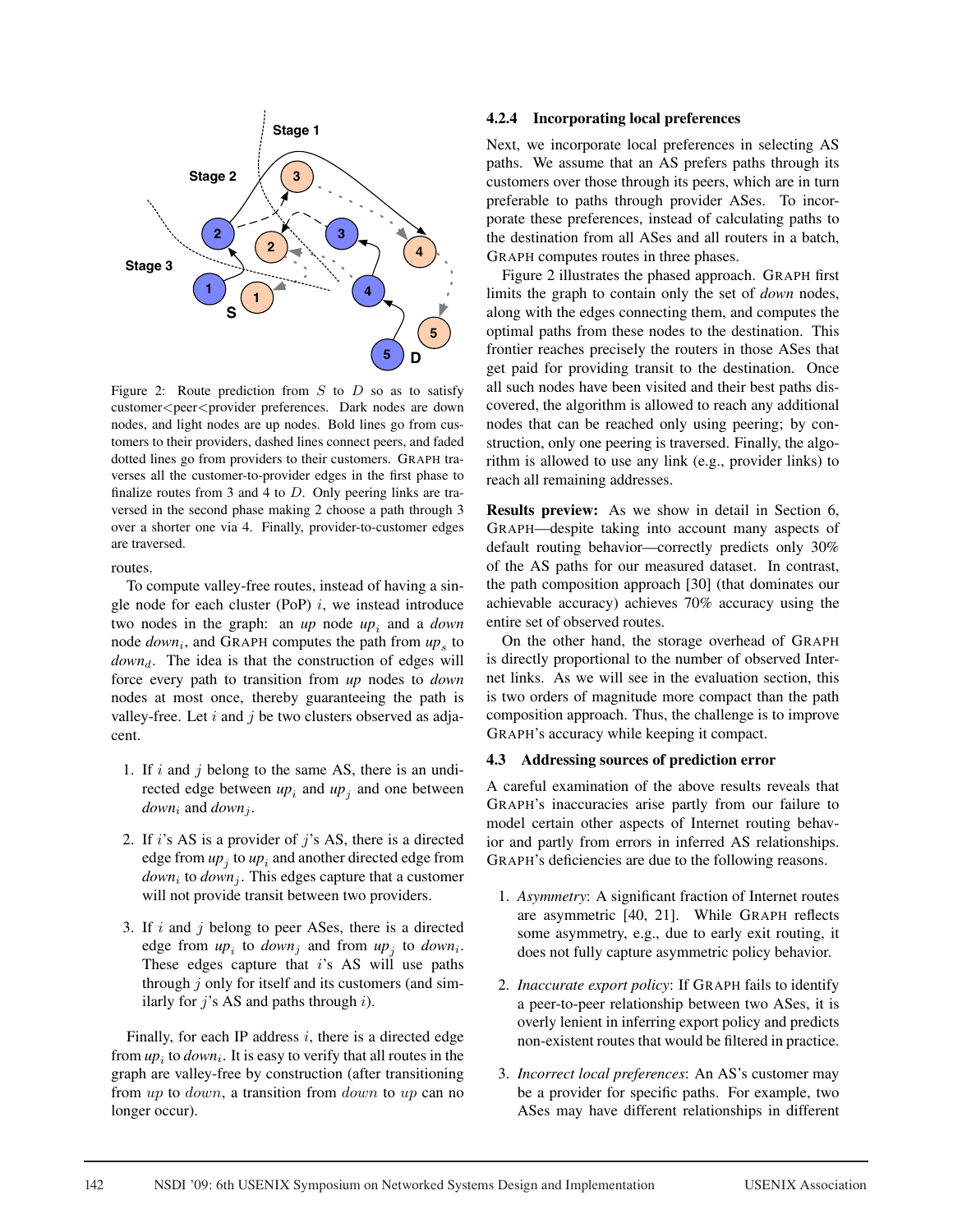regions because one AS may have larger network presence than the other in one region and vice-versa in another region. Incorrect local preferences could result in an AS selecting a less preferable route, e.g., via a customer.

4. *Traffic engineering*: ASes may engineer routes in order to improve routing for their customer traffic compared to transit traffic.

We address each of these challenges by adding information in our data set back into the graph.

### 4.3.1 Addressing asymmetry

Due to the asymmetric nature of Internet routing, adding routes originating *from* the source to the atlas significantly improves the accuracy of predicted routes [29]. To reduce the likelihood of predicting non-existent routes, *iNano* splits the graph into two subgraphs: 1) TO DST that consists of all directed links observed on the traceroutes from *iNano*'s vantage points to all prefixes, and 2) FROM SRC that consists of all directed links on the traceroutes contributed to *iNano* by participating endhost sources.

For each cluster, we introduce a directed edge from its corresponding node in FROM SRC to its corresponding node in TO DST. *iNano* then predicts the route using the Dijkstra-style algorithm that backtracks from the down node corresponding to the destination in TO DST to the  $up$  node corresponding to the source in FROM\_SRC. If it fails to find such a route, a likely scenario if the atlas lacks sufficient paths from the source prefix, then it attempts to find a path from the down node corresponding to the destination in TO DST to the up node corresponding to the source in TO DST.

## 4.3.2 Inferring export policies

GRAPH predicts non-existent routes that would be filtered given accurate AS relationships. Recall that we inferred the AS relationships automatically by analyzing observed behavior. Now, instead of explicitly distilling the AS relationships from the observed routes, we explore an alternate strategy that trades off a small amount of space for improved prediction accuracy. We seed *iNano* with known templates of export policy, e.g., if we observe a path that traverses the ASes Cogent, AT&T, and Sprint, we know that AT&T exports paths from Sprint to Cogent.

To implement this strategy, the valley-free check in GRAPH is replaced with the following *3-tuple check*. *iNano* explicitly stores the list of all 3-tuples corresponding to three consecutive ASes observed in traceroutes as well as BGP feeds (discounting prepending). Ideally, we would consider a predicted route valid only if all constituent segments of size three satisfy the 3-tuple check by appearing in the list, meaning that the path was exported



Figure 3: Predicting the path from  $S$  to  $D$ . Thicker lines show preferences, dashed lines show non-provider links, and dark lines show the prediction. *iNano* cannot choose  $1 - 5 - 4$  because the 3-tuple does not appear and cannot choose  $1 - 7 - 4$ because 7 is not a provider for 4. It predicts  $1 - 2 - 3 - 4$ because of the preference for 2 over 5.

at every intermediate AS. In Figure 3, we see that, even though it is shorter, *iNano* cannot choose path 1−5−4 because the 3-tuple  $(1, 5, 4)$  does not appear in any BGP advertisement or traceroute. *iNano* easily incorporates the check in the backtracking step of the algorithm. However, since visibility into ASes at the edge is limited, we might fail to observe all of the export policies for the edge ASes. *iNano* thus performs this check only for 3 segments in which the degree of the middle AS in the Internet's AS-level graph is greater than a threshold (5 in the current implementation). Finally, we assume commutativity among triples, so that if we observe (AS1, AS2, AS3), we include (AS3, AS2, AS1) as well.

### 4.3.3 Improving local preferences

Recall that we infer AS relationships and incorporate the customer<peer<provider preference order in the route prediction algorithm. Unfortunately, AS relation inference by itself is difficult and error-prone. For example, AS relationship inference based on Gao's algorithm [19] predicts that half of the edges observed between the top hundred ASes ranked by degree correspond to sibling relationships, which seems rather implausible. The 3-tuple check by itself is not sufficient; although it ensures that predicted routes consist only of observed tuples, it does not take AS preferences into account when multiple options are available.

*iNano* uses a relationship-agnostic method to infer AS preferences based only on observed routes. We infer these preferences using the entire set of observed paths, but include only the results of the inferences within the compressed link-level representation of the atlas. The technique works as follows. For each observed AS route r, let  $r_1, \ldots, r_m$  be the set of alternative routes available from the source, visible in the topology but not taken. For each route  $r_i$ , if r and  $r_i$  share the first k ASes but differ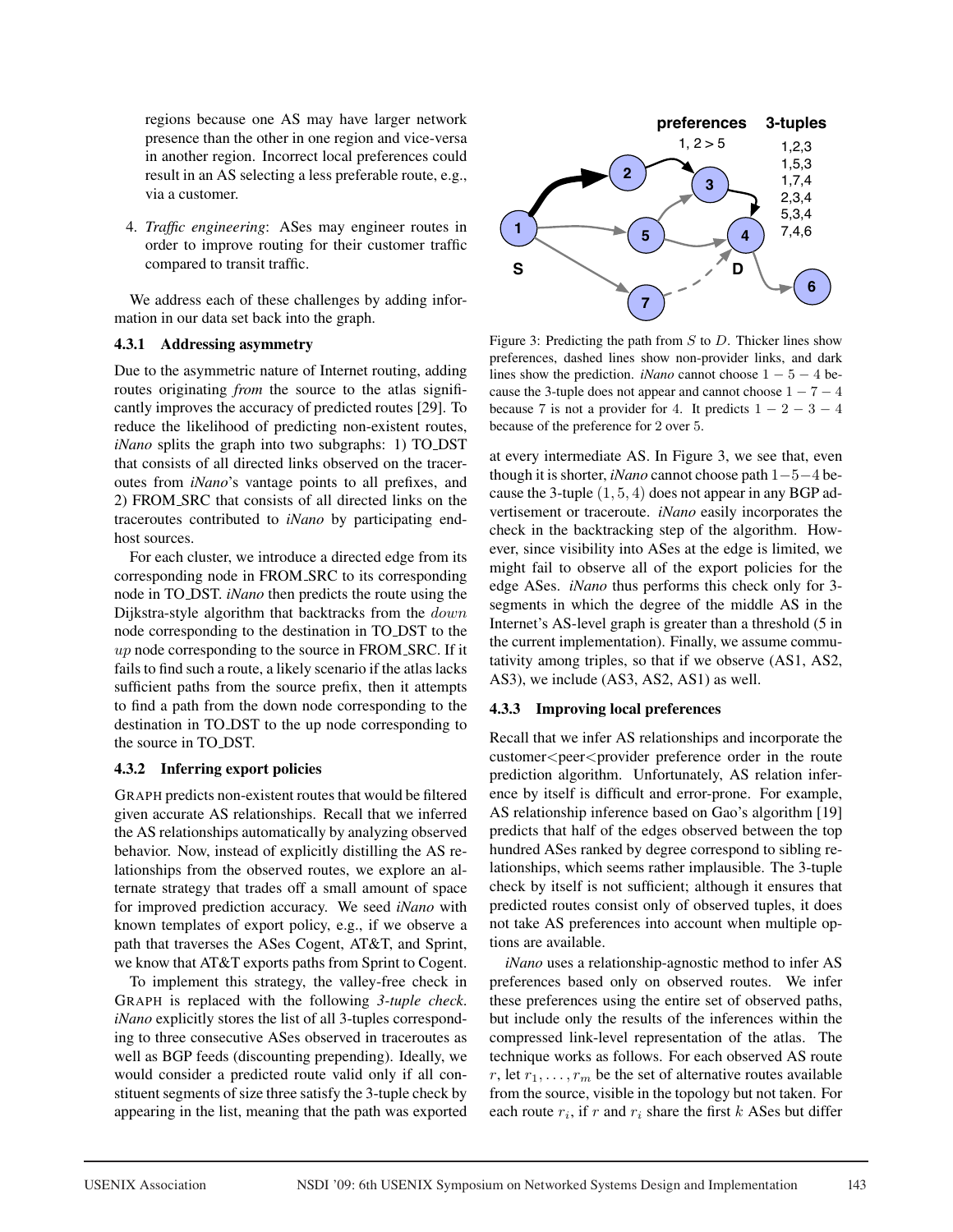at the  $(k+1)$ 'th AS, then the k'th AS is said to prefer the  $(k+1)'$ th AS on r over the  $(k+1)'$ th AS on  $r_i$ . Each alternative route in the set  $r_1, \ldots, r_m$  similarly yields a preference.

*iNano* stores the preferences obtained above as 3 tuples (AS1,  $AS2 > AS3$ ), where AS1 prefers a route through AS2 over a route through AS3 when both routes are of the same length. In Figure 3, *iNano* selects the path  $1 - 2 - 3 - 4$  over the path  $1 - 5 - 3 - 4$  because of a preference  $(1, 2 > 5)$ . In some cases, we observe both 3-tuples  $(AS1, AS2 > AS3)$  and  $(AS1, AS3 > AS2)$ . So, we include the preference  $(AS1, AS2 > AS3)$  only if it was observed at least three times as often as the preference (AS1,  $AS3 > AS2$ ). If not, we ignore both preferences; we conjecture that such wavering preferences are likely due to load balancing by AS1. While some AS preferences might be restricted to paths from specific source prefixes or to specific destination prefixes, *iNano*'s model of Internet routing currently captures only preferences valid across sources and destinations. However, as we show in our evaluation, this suffices to significantly improve prediction accuracy.

### 4.3.4 Incorporating traffic engineering

In many cases, we observe an edge from AS1 to AS2 on some route in the atlas, but never see this edge on a route terminating at AS2, i.e., when the destination is in AS2. This occurs when an AS provides transit using one policy but routes to its own prefixes using a different policy, e.g., AS2 provides transit from AS1 to other ASes but does not send out BGP updates to AS1 for its own prefixes. The optimizations described above, the 3-tuple check and AS preferences, are insufficient to handle such cases.

To address the problem, *iNano* explicitly maintains information about provider ASes. For each AS, we determine its upstream neighbor ASes, i.e., the set of ASes observed immediately prior to this AS in the atlas. We also determine the set of providers for each AS, i.e., the set of ASes observed upstream of this AS when it is the origin. For the latter, we use both our traceroute data as well as BGP snapshots [33, 47]. For 1,352 ASes out of a total of 27,515 ASes in the atlas, we find the set of providers to be a proper subset of the set of upstream neighbors. In such cases, the previous algorithms could give the wrong path. We refine the approach further to determine the provider and upstream neighbor sets on a per-prefix basis. In Figure 3, *iNano* cannot select the path 1−7−4, even though it is shorter, because 7 is not a provider for 4.

## 5 Implementation of *iNano*

Our implementation of *iNano* can roughly be divided into two logical components—server-side and client-side. The primary function of the server-side implementation is to gather measurements and to build the link-based atlas as described in the previous section. In addition, the *iNano* server bootstraps the distribution of the atlas to end-hosts.

The client-side implementation comprises a library providing information about Internet paths. The library performs four functions—fetching the atlas, augmenting the atlas with local measurements, servicing queries for path information from applications, and keeping the atlas up-to-date.

Fetching the Atlas: On startup, the *iNano* library fetches the atlas required for making predictions. The atlas fetched includes the following datasets: the set of inter-cluster links annotated with latencies and loss rates, data to map IP addresses to prefixes and ASes, AS degrees, AS 3-tuples, AS preferences, and the set of providers for each AS. Having all end-hosts fetch the atlas from *iNano*'s server would require an extremely large amount of bandwidth to be provisioned at the server. This would significantly drive up the cost required to run and maintain *iNano*.

Therefore, we instead rely on *swarming* the atlas across clients in order to distribute it. *iNano*'s central server serves as the seed for the dissemination of the atlas. In addition, every end-host running the *iNano* library makes available the portion of the atlas it has downloaded for other end-hosts to download. We have made our implementation sufficiently modular that any peer-to-peer filesharing protocol can be plugged in for distribution of the atlas. Our current implementation uses CoBlitz [39] and we are working on a version that uses BitTorrent [11].

Client-side Measurements: As previously explained in Section 4.3.1, *iNano* explicitly incorporates path asymmetry into its prediction model to improve the accuracy of path prediction. To enable this, *iNano*'s library includes a measurement toolkit used to gather measurements of the Internet from the perspective of end-hosts. The library uses this toolkit to issue traceroutes daily to destinations in a few hundred prefixes, chosen at random from all the routable prefixes in the Internet. The new links discovered as part of these traceroutes are added to the FROM SRC plane of the atlas. The library also uploads the measured traceroutes to the central server. The server incorporates these measurements into the atlas distributed out to all end-hosts. Buggy or malicious clients could distort the atlas by contributing incorrect or fabricated measurements. While such discrepancies could be inferred by comparing with measurements from other clients, we leave such inference to future work.

Serving Queries: Once the atlas is fetched and augmented with client-side measurements, the library starts up a local query server. This query server implements the prediction algorithm developed in Section 4. The API exported by the library enables applications to query for information on paths between (src, dst) IP address pairs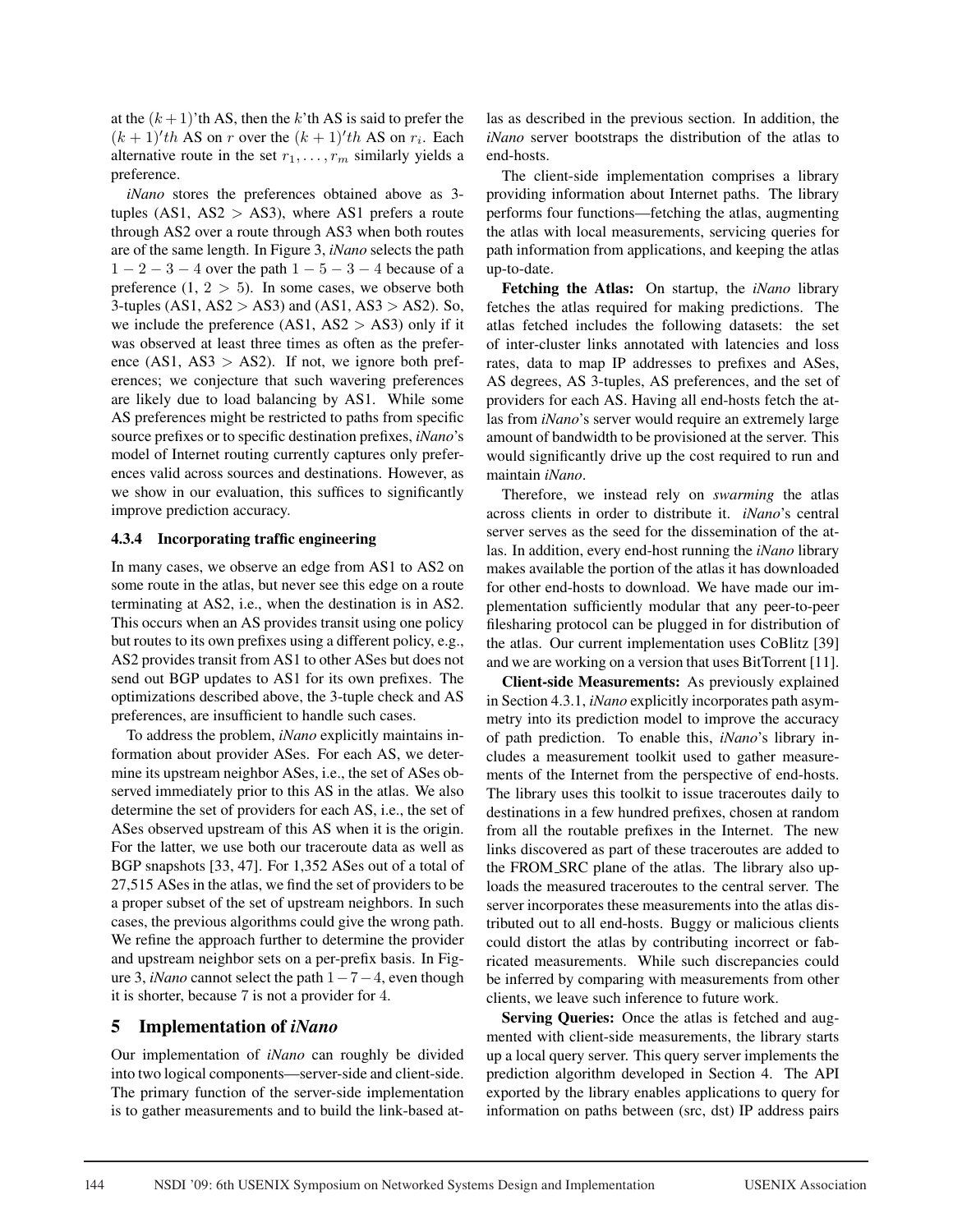|                     | No. of entries |                   | Compressed file |          |  |
|---------------------|----------------|-------------------|-----------------|----------|--|
| Dataset             |                |                   | size (in MB)    |          |  |
|                     | Atlas          | Delta             | Atlas           | Delta    |  |
| Inter-cluster links | 309K           | 121K              | 1.99            | 0.49     |  |
| with latencies      |                |                   |                 |          |  |
| Link loss rates     | 47 K           | 65K               | 0.21            | 0.29     |  |
| Prefix to cluster   | 140K           | $\mathbf{\Omega}$ | 0.76            | 0        |  |
| Prefix to AS        | 287K           | 0                 | 1.67            | 0        |  |
| AS degrees          | 28K            | $\mathbf{\Omega}$ | 0.09            | 0        |  |
| AS three-tuples     | 1.05M          | 230K              | 1.23            | 0.56     |  |
| AS preferences      | 9Κ             | 0                 | 0.03            | $\theta$ |  |
| Provider mappings   | 33K            |                   | 0.63            | 0        |  |
| <b>Total</b>        |                |                   | 6.61            | 1.34     |  |

Table 2: Current size of *iNano*'s atlas, in terms of number of entries, compressed bytes on disk, and the delta between consecutive days.

in batches of arbitrary sizes. In future work, we plan to support remote queries so that only one local host need download the atlas.

Keeping Atlas Up-to-date: Paths and path properties on the Internet change over time. Hence, *iNano*'s atlas needs to be kept up-to-date to reflect current network conditions. Fortunately, the stationarity of Internet routing keeps the bandwidth cost of such updates low. A significant fraction of Internet routes are stationary [40] across days and path properties are stationary [60, 30] on the timescale of several hours. Therefore, as we show later in our evaluation, the difference between the atlases of consecutive days can typically be represented in approximately 1MB. As a result, once an end-host fetches the complete atlas, it can maintain an up-to-date atlas thereafter by downloading a daily 1MB update also as a swarmed file download.

## 6 Evaluation

In this section, we evaluate the accuracy of *iNano*'s predictions of paths and path properties, and study the contribution that each of *iNano*'s components makes towards its predictive ability. We also quantify the stationarity of *iNano*'s atlas across days, *iNano*'s storage requirements, and how the atlas size would grow with additional vantage points.

### 6.1 Size of the atlas

First, we discuss the typical size of *iNano*'s atlas and then evaluate how this size would scale with measurements from more vantage points.

### 6.1.1 What is the current size of the atlas?

We describe a typical day's atlas that we use for most of the evaluation in this section. We leverage PlanetLab nodes as vantage points for gathering the *iNano* atlas. The atlas we use in our evaluation comprises traceroutes from 197 PlanetLab nodes to one destination each in 140K prefixes. All of these traceroutes were gathered over the course of a day. After alias resolution and clustering, 85K distinct clusters are present in the atlas, with 309K links between them. The dataset obtained by combining these inter-cluster links annotated with latencies and loss rates, observed AS 3-tuples, inferred AS preferences, and the mapping of ASes to their providers is roughly 6.6MB in size. AS 3-tuples, the dataset with the most number of entries, are highly amenable to compression because only 2500 ASes, less than 10% of all the ASes in the atlas, occur as the middle component of any 3-tuple. Table 2 shows the size associated with each of these components of the atlas.

## 6.1.2 Does *iNano*'s atlas scale w.r.t vantage points?

*iNano* uses measurements from end-hosts to improve prediction accuracy for asymmetric routes. However, adding more measurements could significantly inflate the size of *iNano*'s atlas, questioning the basic tenet of our work—is the atlas still tractable if it includes measurements from millions of end-hosts?

To study this question, we use the DIMES measurement infrastructure [50]. The DIMES project runs an Internet measurement agent on a few thousand end-hosts distributed worldwide. We issued traceroutes from 845 DIMES agents to 100 randomly chosen destinations each over the course of a week.

The addition of measurements from more vantage points primarily impacts the number of inter-cluster links and the number of AS three-tuples in the atlas. As stated previously, measurements from PlanetLab find approximately 309K links and 1.05M AS three-tuples. Including the measurements from the 845 DIMES agents into the atlas added approximately 16K links and 14K AS threetuples in total. Even though the addition of links from more vantage points is likely to be sublinear in practice, we extrapolate linearly to get a conservative estimate of the increase in the size of the atlas if we had measurements from all of the Internet's edge. Including traceroutes from end-hosts in all 100K prefixes at the Internet's edge would increase the number of links in the atlas from 309K to approximately 2.2M (16K new links added for every 845 hosts), an eight-fold increase, and the number of AS three-tuples from 1.05M to 2.7M (14K new three-tuples for every 845 hosts), a three-fold increase. Assuming this data is as compressible as the PlanetLab data, this would add 18MB to the atlas and 5MB to the daily update. It is future work to determine how much of this data is truly needed, discarding information that adds little in terms of added accuracy.

## 6.2 Stationarity of measurements

*iNano* refreshes its atlas once every day. To evaluate whether the interval of a day between updates suffices, we examine the stationarity of the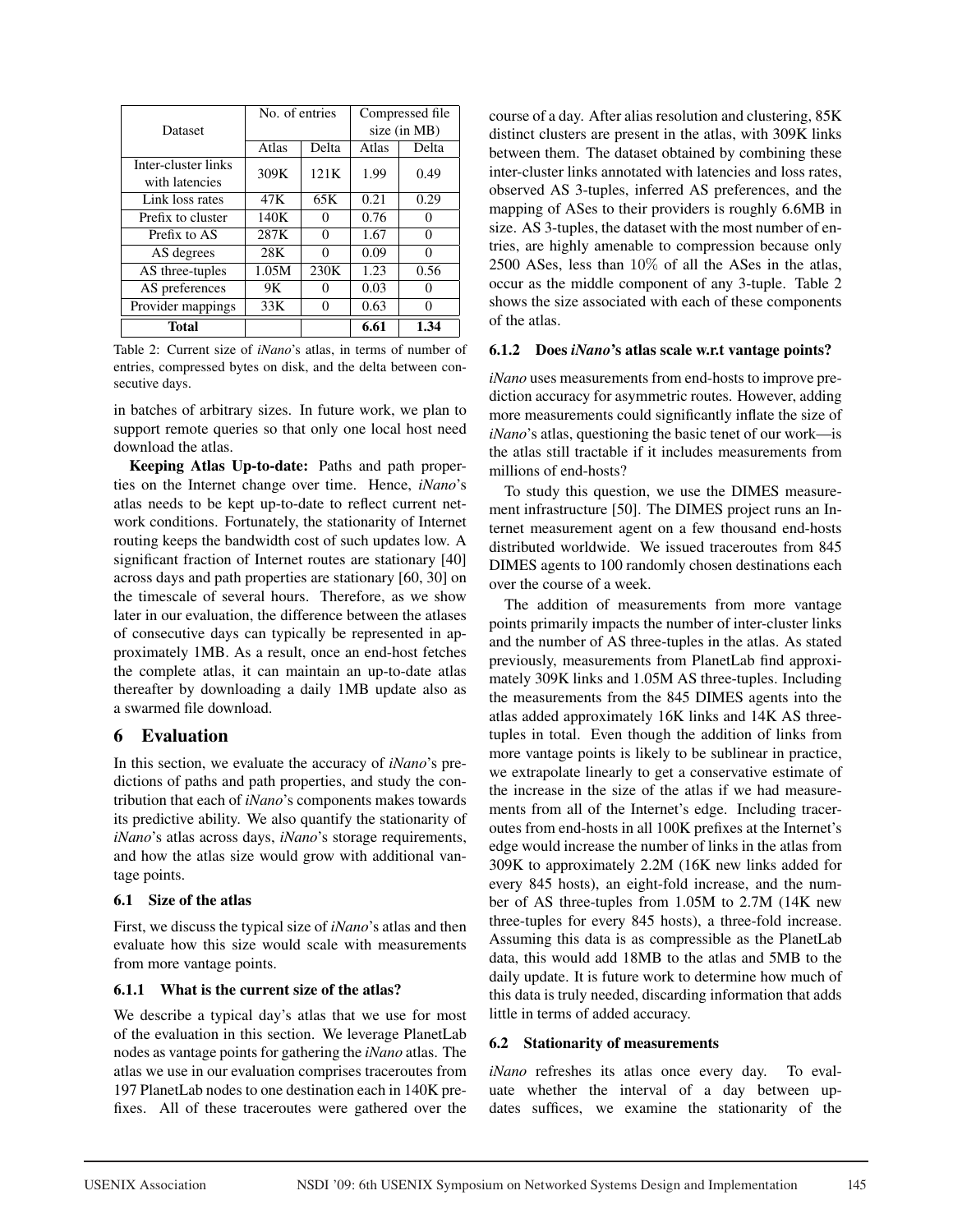

Figure 4: Similarity of PoP-level paths across consecutive days for routes measured from 195 PlanetLab nodes to destinations in 140K prefixes.

two kinds of measurements—traceroutes and loss rate measurements—used to construct *iNano*'s atlas. Our link latencies do not capture transmission and queueing delays, and hence, are extremely stable. We then present the size of the difference between successive atlases that arises as a result of the stationarity in measurements.

#### 6.2.1 How stationary are routes?

We studied the stationarity of routing by comparing the traceroutes measured from each of 195 PlanetLab nodes to destinations in 140K prefixes on successive days. Since *iNano* only considers the Internet topology at the granularity of clusters corresponding to PoPs, we map traceroutes to cluster-level paths for comparison. We compared every path between a PlanetLab node and a destination on one day with the same path the next day using the path similarity metric [22, 29]. The similarity metric compares two paths as the ratio of the size of the intersection to the size of the union, of the sets of clusters in each of the paths; the ordering of clusters in the paths is not considered. The maximum value of this metric is 1 when both paths pass through exactly the same set of clusters, and the minimum value is 0 when the paths are completely disjoint. Figure 4 shows the distribution of PoP-level path similarity we obtained by comparing paths across consecutive days, grouping the similarity values into bins of 0.05. 91% of the paths on the first day have a similarity of at least 0.75 with the corresponding paths measured the next day, 68% have a similarity of at least 0.9, and 50% remain identical.

The main prior work on studying path stationarity has been by Paxson [40] and Zhang *et al.* [60]. Both observed more stationarity in routes than we do—Paxson found 68% of paths to be identical across days at the granularity of routers, and Zhang *et al.* found the same number to be more than 75%. We believe the difference in our findings is due to our significantly larger dataset. Paxson's measurement dataset included traceroutes between 27 vantage points and Zhang *et al.* used traceroutes between 220 vantage points. In contrast, our analysis of path stationarity uses traceroutes from 195 vantage points to 140K destinations each.

#### 6.2.2 How stationary are loss rates?

To evaluate the stationarity of packet loss, we probed paths from 201 PlanetLab nodes to destinations in 5000 randomly chosen prefixes each. We sent out 100 ICMP probes of size 1KB on each path, with successive probes separated by 2 seconds, and determined the fraction of probes for which we received no response. We repeated these loss measurements 6 hours later. We found that 66% of paths on which we originally observed packet loss continued to be lossy 6 hours later. We also repeated these measurements 12 hours and 24 hours after the original measurements. The fraction of lossy paths that continued to remain so decreased from 66% to 53% when the interval between measurements was increased from 6 hours to 12 hours but remained steady at 53% when the interval was increased further to 24 hours.

#### 6.2.3 How stationary is *iNano*'s atlas?

As a result of the significant stationarity seen in both paths and path properties over the interval of a day, the difference between *iNano*'s atlases on consecutive days is much smaller in size than the atlas itself. To update the atlas from the previous day, *iNano* ships the union of the old entries not present any more and new entries added to the inter-cluster links, link loss rates, and observed AS three-tuples datasets. The size of the link loss rates delta is larger than the loss rates dataset itself because we have to update a link's loss rate not just when it changes from being lossless to lossy (or vice-versa), as in our study on stationarity of loss above, but also when the link's loss rate changes. All the other datasets do not change on a day-to-day basis and hence, are updated in full only once a month. Table 2 shows that the typical difference is 1.34MB in size, less than one-fifth the typical size of a complete atlas. This implies that once an end-host downloads *iNano*'s atlas, it can keep its local information up-to-date by fetching a significantly smaller update daily thereafter.

#### 6.3 Accuracy of Predictions

We next evaluate the accuracy of *iNano*'s predictions of both paths and path properties. From the 197 vantage points used in gathering the atlas described in Section 6.1.1, we choose a subset of 37 at random as our representative end-hosts. We pick 100 random traceroutes performed from each of them. After discarding paths that do not reach the destination or have AS-level loops, we are left with a validation set of 2816 paths. To predict the paths and path properties from one of the 37 sources, we include links from all traceroutes from the remaining 196 vantage points in the TO DST plane and links from 100 other randomly chosen traceroutes from this source in the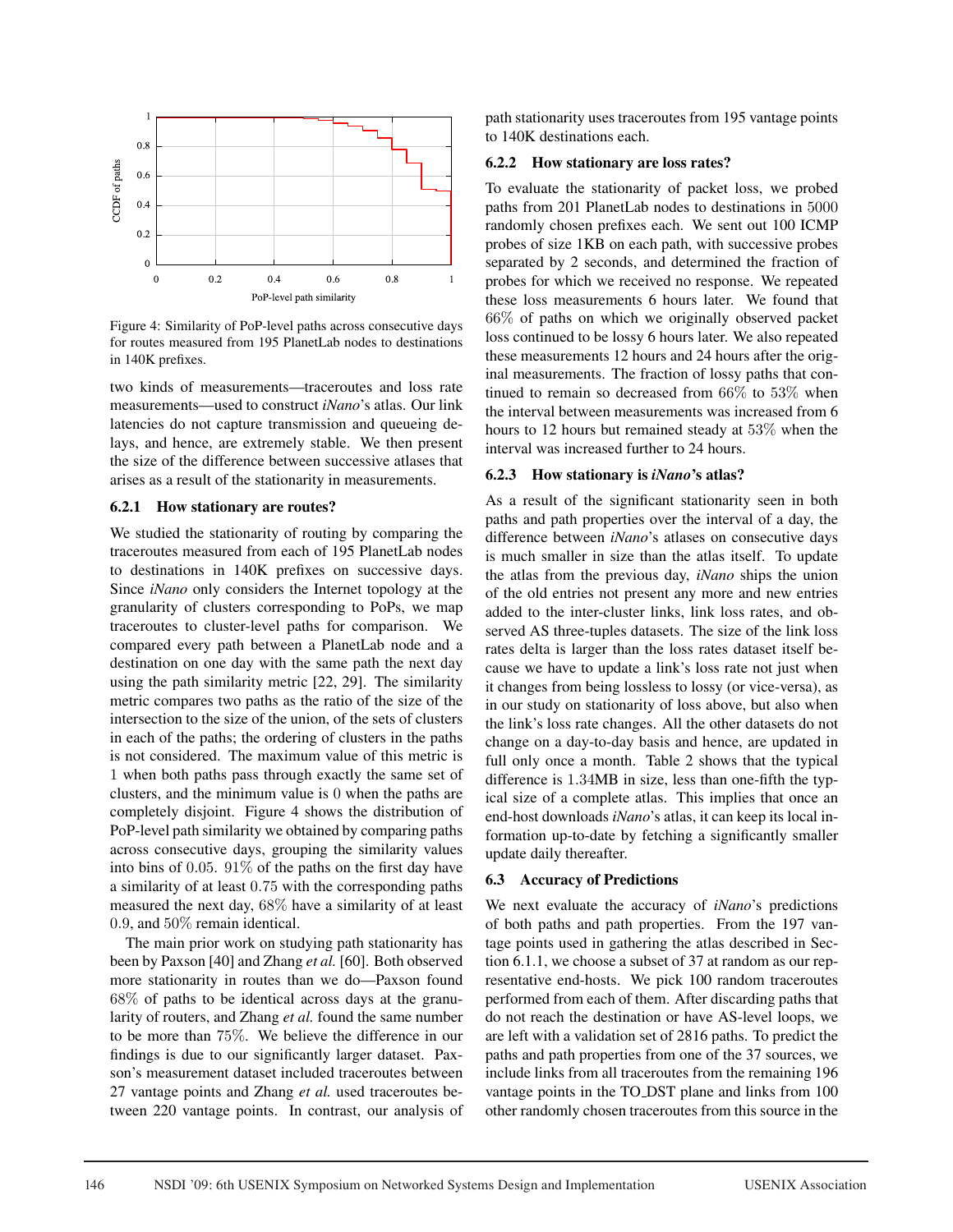

Figure 5: AS path prediction accuracy for measured traces as components are incorporated into *iNano*. RouteScope is the algorithm from [32], GRAPH is the algorithm described in Section 4.2, and path-based is the iPlane algorithm. Improved path-based incorporates *iNano*'s techniques into the iPlane algorithm.

FROM\_SRC plane.

#### 6.3.1 Can *iNano* predict AS paths accurately?

We evaluate the accuracy of *iNano*'s ability to predict the AS paths in our validation set. We evaluate the accuracy of *iNano*'s path prediction only at AS-level and not at PoP-level because our dataset clustering router interfaces into PoPs is complete. As a result, when our clustering indicates that two PoP-level paths are not identical, it is hard to say whether the difference is because of the incompleteness of our clustering data or they are indeed different. In contrast, our mapping from IPs to ASes is significantly more comprehensive.

Figure 5 shows the improvement in accuracy of AS path prediction as each component of *iNano* is incorporated into the GRAPH algorithm. The fraction of paths for which we predict the AS path exactly right increases from 31% with GRAPH to 70% with all components of *iNano* included. Each of the four techniques that *iNano* uses significantly improves *iNano*'s ability to predict paths. In fact, our final predictive model achieves the same AS path accuracy as iPlane's path composition technique, which uses a path-based dataset two orders of magnitude larger than *iNano*'s link-based atlas. Furthermore, *iNano* outdoes path composition in the ability to predict AS path length.

Figure 5 also compares *iNano*'s AS path prediction accuracy with that of RouteScope [32], the only prior work that predicts AS paths from a graph representation of Internet topology. First, RouteScope computes relationships between ASes using an observed set of AS paths as input. However, to predict the path between a *(src, dst)* pair, it needs only the AS-level graph of the Internet. RouteScope computes the set of shortest AS paths determined to be valley-free between the AS of *src* and the AS of *dst*. For the problem setting targeted by *iNano*, a single predicted path is required to estimate end-to-end performance. Therefore, to evaluate the utility of RouteScope in this setting, we choose one path at random from the set of paths returned by RouteScope for each *(src, dst)* pair. RouteScope's accuracy at predicting AS path length is only as good as that of GRAPH, and its accuracy at predicting the correct AS path is worse than GRAPH's. *iNano*'s significantly better accuracy stems from its modeling of Internet routing at PoP-level instead of AS-level and its modeling of routing with techniques beyond simple valley-free routing.

*iNano*'s techniques are also applicable to a structural approach that works by composing path segments. We incorporate these techniques into iPlane's path composition algorithm to improve the accuracy of prediction using an atlas of paths. When two path segments are being spliced together, we check whether the sequence of ASes prior to, at, and after the point of intersection exists in our database of 3-tuples. We also ensure that AS preferences are enforced when multiple candidate intersections pass the 3-tuple check. Figure 5 shows that the modified path composition technique increases iPlane's ability to predict AS paths from 70% to 81%.

The ability to predict paths using either *iNano* or path composition is limited by two factors, the comprehensiveness of the atlas measured from our vantage points and the accuracy of our inferred routing policies. We quantified the contribution of the former to the inaccuracy in path predictions as follows. For each path in our validation set, we determined whether all the inter-cluster links on the path were present in the corresponding atlas used to predict the path. 7% of paths were such that at least one of the inter-cluster links along the path was not observed in the atlas used for prediction. Therefore, if we had better coverage of the Internet's topology with measurements from more vantage points, the accuracy of path prediction could increase to up to 77% using *iNano* and to up to 88% using path composition.

### 6.3.2 How accurately can *iNano* estimate path properties?

Next, we evaluate *iNano*'s ability to estimate latencies along paths to arbitrary end-hosts. For each of the paths used in our evaluation of path prediction accuracy, we compose *iNano*'s link latency estimates along the predicted forward and reverse paths to derive an estimate for the end-to-end latency. Figure 6 shows the error in *iNano*'s latency estimates. We derive latency estimates for the same paths using the path-composition technique of iPlane [30] and using Vivaldi [13], a popular network coordinate system. *iNano*'s median latency estimation error is 11ms, as compared to a median error of 20ms with Vivaldi. The path composition technique yields an even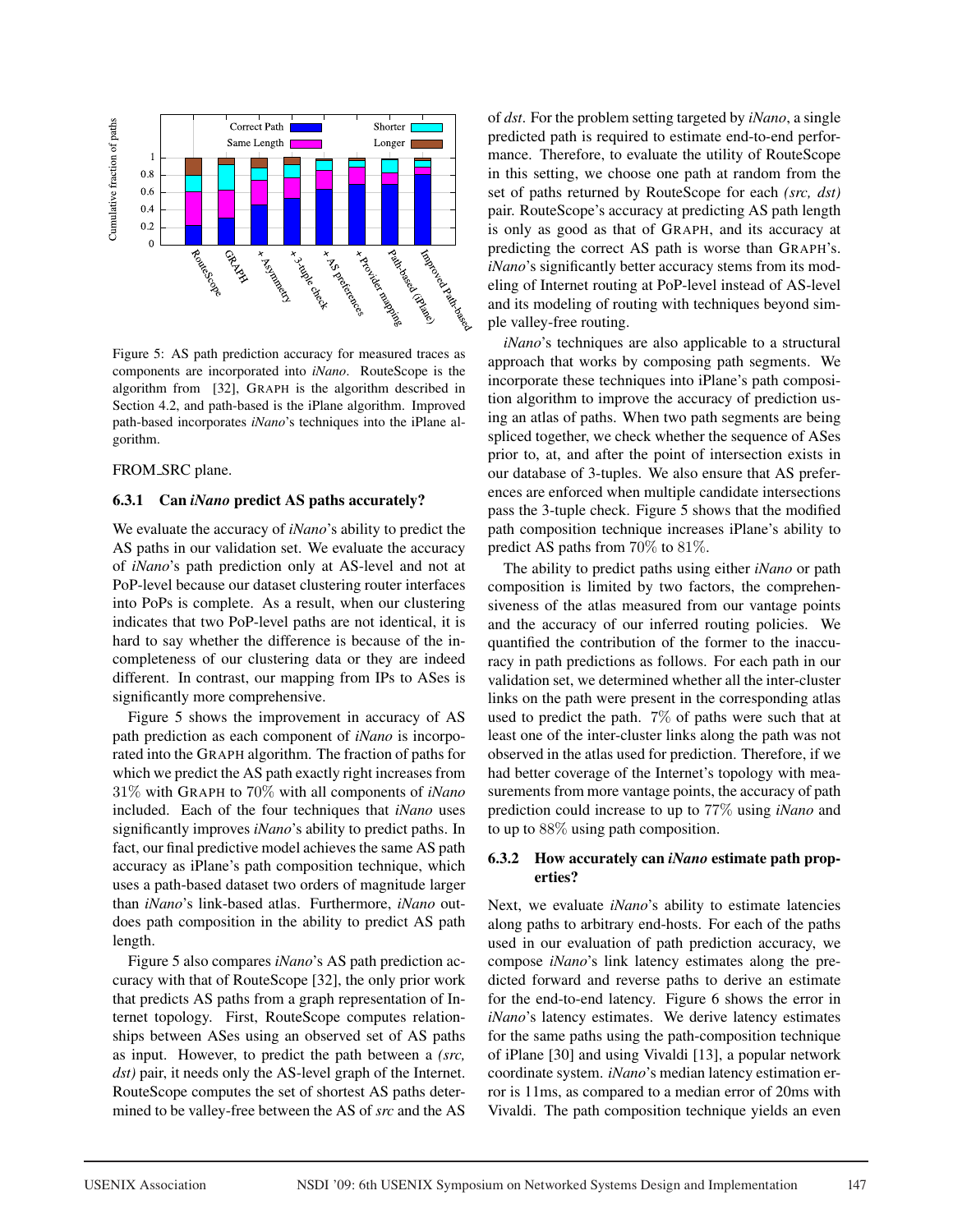

Figure 6: Accuracy of latency estimates along paths to arbitrary destinations.



Figure 7: Accuracy of techniques in predicting 10 closest destinations (in terms of delay).

lower median error of 6ms, partly because of its better accuracy at predicting paths and partly because estimates of latencies along path segments tend to be more accurate than the sum of individual links.

However, the order of the three lines is reversed in the tail. *iNano* yields better latency estimates than the path composition technique in the tail because of differences in the methodology used to obtain link latencies for the former and path segment latencies for the latter. Our techniques for inferring link latencies identify and use measurements obtained by symmetric traversal of links [28], whereas our latency estimates of path segments do not. Like in iPlane [30], our latency estimates for path segments are obtained by just subtracting RTTs measured in traceroutes. The fact that Vivaldi produces better latency estimates in the tail than both *iNano* and path composition shows the significant room for improvement in our latency estimates for both links and path segments.

Applications such as peer selection and detour routing benefit from the ability to discern which destinations have low latency from a source. We therefore also assess latency estimation from the perspective of ranking different destinations in terms of latency from a common source. To quantify each technique's predictive ability on this criterion, we use the following metric. From each source, we determine the 10 closest nodes in terms of actual mea-



Figure 8: Accuracy of loss rate estimates along paths to arbitrary destinations.

sured RTT among the 100 destinations per source in our validation set. We then do the same using estimated latencies and compute the intersection between the actual and predicted sets of 10 closest nodes. Figure 7 plots the cardinality of this intersection for each source in our validation set. *iNano*'s ability to rank paths is significantly better than that of Vivaldi, while being comparable to the path-based approach.

We next consider how well *iNano* can predict loss rates. We measured the loss rates along each of our validation paths and also measured the loss rate of each intercluster link in our atlas. We then use *iNano* to estimate the loss rate by composing the loss rates of the links along the predicted forward and reverse paths. Figure 8 plots the accuracy of *iNano*'s loss rate estimates. Since coordinate systems, such as Vivaldi, can only estimate latency, we restrict our comparison to iPlane's path composition technique in the case of loss rate. *iNano* approximates path-based estimates with a much smaller atlas.

## 7 Applications

Our motivation in building *iNano* is to provide information on Internet paths to peer-to-peer applications. Therefore, we investigate the utility of the *iNano* library by using it in three sample peer-to-peer applications—peerto-peer file transfer, voice-over-IP, and detour routing around failures.

### 7.1 P2P file transfer

The next generation of content distribution networks (CDNs) are moving away from server-based deployments to client-based models. In contrast to services like Akamai [6], several alternatives [45, 38, 25] have recently emerged that perform content delivery by utilizing client end-hosts for storage and bandwidth. In such client-based CDNs, which are not centrally managed, a common problem is to determine the best replica for a given client. *iNano* enables clients to make this decision locally.

To evaluate the utility of *iNano* in client-based contentdelivery systems, we emulated such a system as follows. We considered 199 PlanetLab nodes as clients. We re-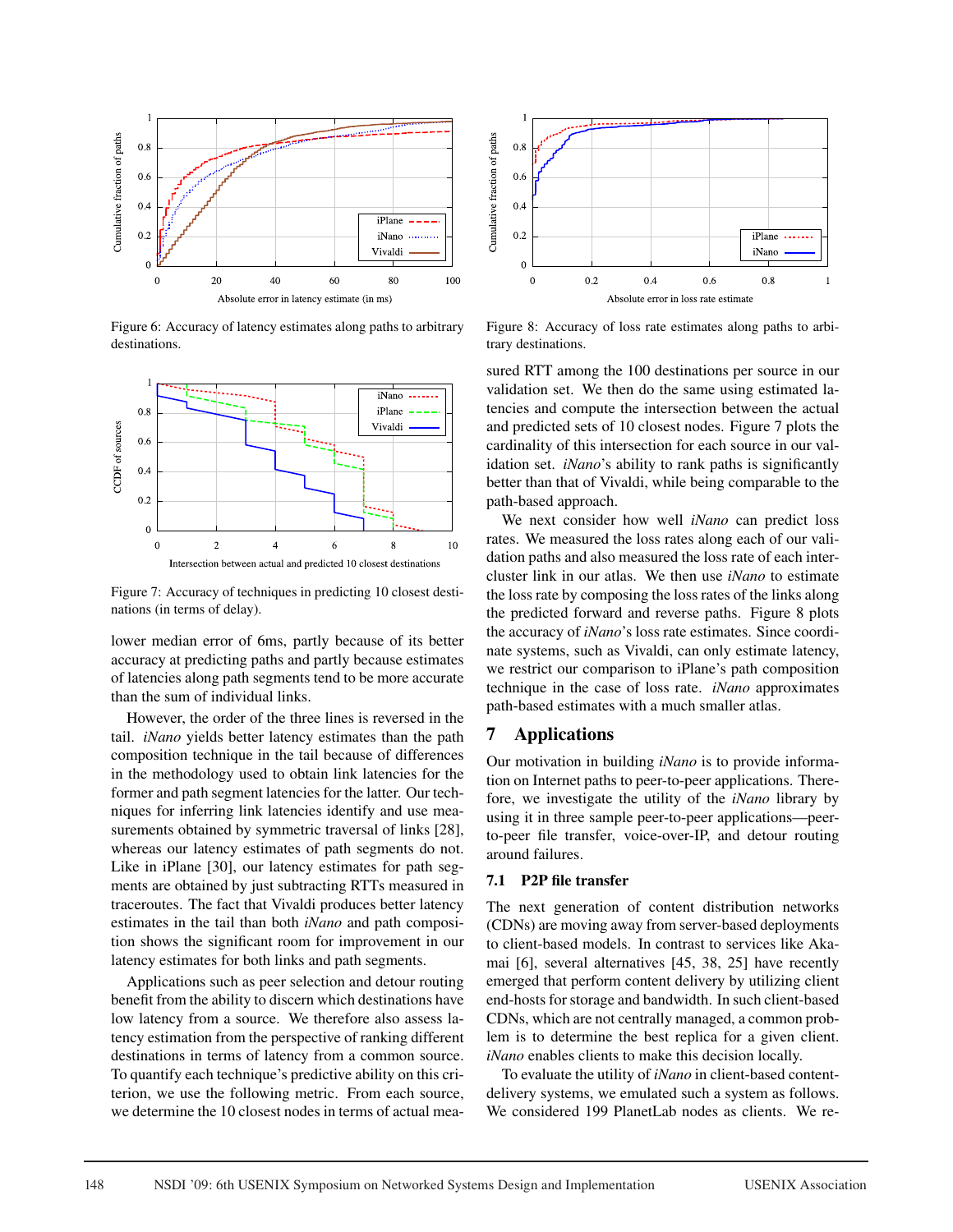

Figure 9: Evaluation of peer selection in a peer-to-peer file transfer system for file sizes of (a) 30KB and (b) 1.5MB. Each point is a median of 10 samples, with each sample obtained with a different randomly selected set of replicas.

solved an Akamai-zed DNS name from these nodes to discover 199 Akamai servers. For each client, we then determined the set of replicas that host the content of its interest by choosing 5 Akamai servers at random  $3$ , independently for every client. We then determined the best replica for every client using four different sources of path information—1) measured latencies, 2) latency estimates from Vivaldi [13], 3) latency estimates from OA-SIS [18], a server-selection system used by many CDNs deployed on PlanetLab, and 4) latency and loss rate estimates from *iNano*. We also consider the strategy of choosing replicas at random. We evaluated each strategy by downloading from every client a file from each replica. We compare the download times for each strategy with the optimal, which is the minimum of the download times from the 5 replicas associated with the client.

Figure 9 shows the results of this experiment. First, we downloaded a 30KB file wherein we only used *iNano*'s estimates of path latency, because short TCP transfers are dominated by latency [8]. *iNano* closely tracks the performance obtained with measured latencies and is significantly better than the performance obtained with the use of Vivaldi or OASIS. We then repeated this experi-



Figure 10: Evaluation of relay selection for voice-over-IP using *iNano*'s estimates of latency and loss rate.

ment for a 1.5MB file. In this setting, we use *iNano*'s latency and loss rate estimates in combination to choose the replica that would maximize TCP throughput based on the PFTK model [37]. *iNano*'s predictions of loss rates enable it to choose replicas that deliver significantly better download performance than that obtained using measured latencies. Vivaldi and OASIS, restricted to modeling path latency, continue to yield poorer performance.

Unlike our experimental evaluation, in practice, a P2P CDN may perform a transfer in parallel across multiple paths assuming that at least one of those paths will provide good performance. *iNano* can be of benefit to such applications in two ways. First, in applications that transmit video, *iNano* can reduce the bootstrapping time for the video to load by helping prune down a potentially large set of path alternatives to a small set of good paths used for the transfer, without performing any measurements. Second, by enabling the application to focus in on the good paths quickly, *iNano* reduces the redundant traffic sent by the application that either gets dropped on lossy paths or is used just for measurement.

#### 7.2 Voice-over-IP

Voice-over-IP (VoIP) has emerged as a popular peer-topeer application in recent years. VoIP applications such as Skype [52] allow end-hosts that are both behind NATs to talk to each other by routing packets via another endhost that serves as a relay. Picking the right relay is vital to ensure reasonable quality of the end-to-end call [46].

We emulated a VoIP application by considering 119 PlanetLab nodes as representative end-hosts. We chose 1200 (source, destination) pairs at random and emulated a VoIP call between each such pair by sending a 10KBps constant bitrate UDP packet stream from the source to the destination. For each call, we consider all end-hosts other than the source and destination to be potential relays. We use *iNano* to pick the 10 relays that minimize the predicted loss rate and then choose the one amongst these that minimizes end-to-end latency. We compare this strategy of choosing relays with three other strategies— 1) closest to source based on measured latency, 2) closest

<sup>&</sup>lt;sup>3</sup>We used such a setup instead of using PlanetLab nodes as replicas because the locations of PlanetLab nodes are hard-coded into OASIS.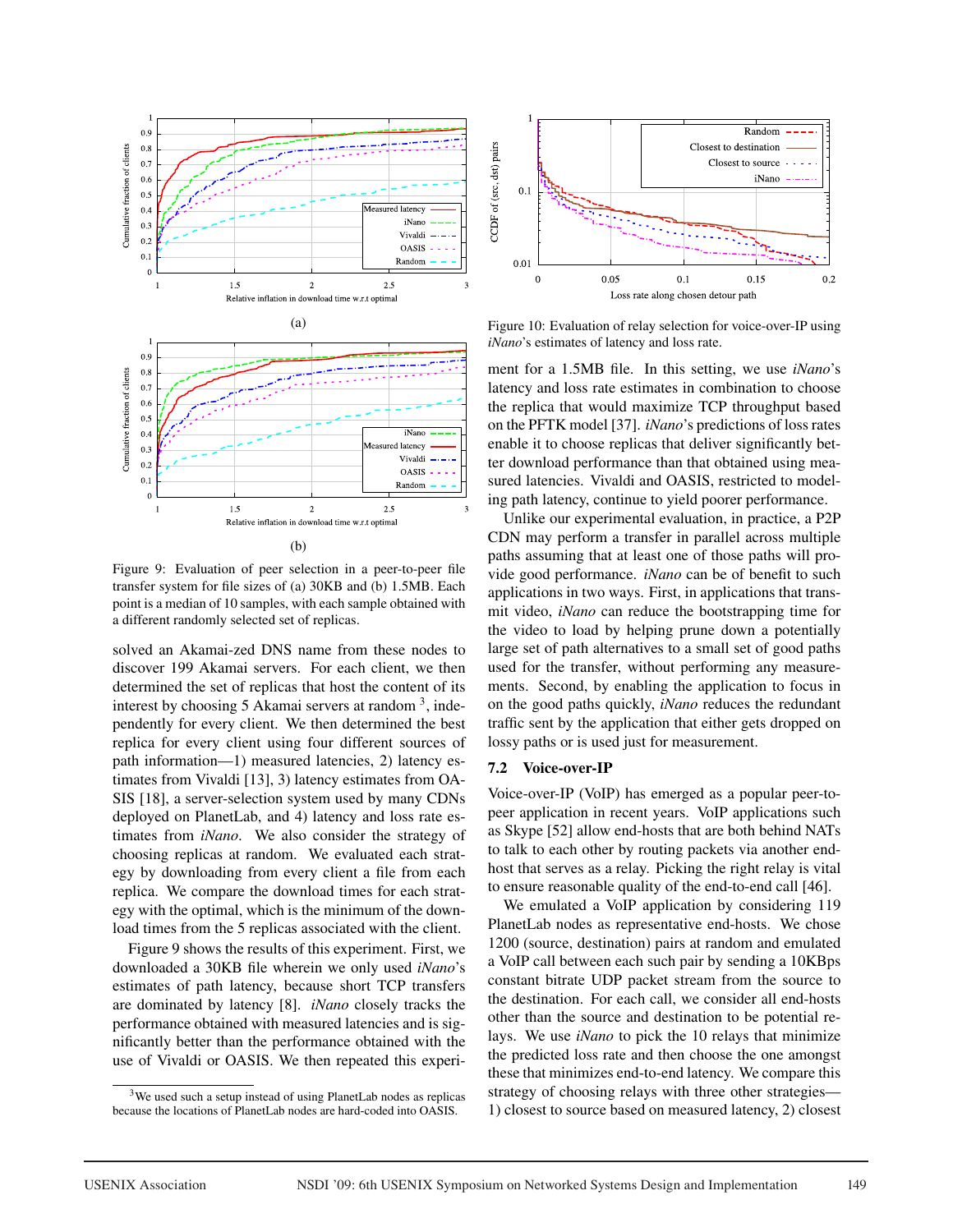

Figure 11: Ability to route around failures using *iNano*'s path predictions and using detour nodes at random. Note y axis is on log scale to the base 2.

to destination based on measured latency, and 3) random.

Figure 10 compares the quality of the relay nodes chosen by using *iNano*'s estimates of latency and loss rate with the choices made using the other strategies. Paths via relay nodes chosen by *iNano* see significantly less packet loss compared to the alternatives.

#### 7.3 Detouring around failures

Several Internet measurement studies [40, 60, 15, 20] have shown that the typical availability of an Internet path is "two-nines", i.e., 99%. This level of availability falls well short of that measured for the telephone network [26]. One of the solutions proposed to mitigate this problem is detour routing [48]. When a source is unable to reach a destination, the source can attempt to contact the destination instead by routing its packets via another end-host that serves as a detour. Previous solutions for improving availability with detour routing implement one of three approaches—1) constantly monitor paths between all pairs of end-hosts [7], 2) constantly monitor paths between all pairs of detour nodes [1] and have end-hosts route through nearby detour nodes, or 3) detour via a small randomly chosen set of end-hosts [20]. All-pairs monitoring is infeasible at Internet-scale, monitoring paths only between detour nodes ignores failures on paths from end-hosts to nearby detour nodes, and a small randomly chosen set of detours will not suffice for widespread outages.

We explore a new way of routing around failures by choosing detour nodes that maximize the disjointness between the detour path and the direct path. When a source is unable to reach a destination, we use *iNano* to predict the direct path from the source to the destination as well as the detour path via each of the available intermediaries. We then rank the detour paths based on the number of PoPs and ASes shared by their predicted paths. We choose the  $(k+1)$ <sup>th</sup> detour node in this ranking to be the one that minimizes first the number of PoPs and second the number of ASes in common with the direct path and the  $k$  previously chosen detours. A strategy for recovering from failures by using  $N$  detours would try the first  $N$  detours in the ranking; the lower the value of  $N$  the less overhead incurred.

To compare the efficacy of the above strategy for routing around failures with SOSR's [20] strategy of using a few detours at random, we gathered the following measurements of path availability. We used 35 PlanetLab nodes and performed traceroutes continually for a week from each of them to destinations in 1000 randomly chosen prefixes, once every 15 minutes. Whenever a Planet-Lab node was unable to reach a destination, we measured the availability of the detour path via the other 34 PlanetLab nodes. We consider for our analysis only the cases when at least 10% of our sources were simultaneously unable to reach the destination but at least 10% could.

Figure 11 compares our ability to route around failures by intelligently choosing detours using *iNano*'s path predictions as opposed to choosing detours at random. For the same number of detour paths, using *iNano* reduces the fraction of cases when the destination is unreachable by roughly a factor of 2. For example, the use of 5 detour paths leaves the destinations unreachable in 2% of cases compared to 4% of cases with the random strategy.

### 8 Related Work

Our work benefits from a decade of work in Internet performance prediction [49, 17] and network measurement [51, 55]. Compared to most prior work, our goal is different: accurate prediction of sophisticated Internet performance metrics from lightweight end-hosts, which requires us to aggressively explore the trade-off between accuracy and representation size.

#### 8.1 Latency prediction

IDMaps [17] pioneered the idea of a network information service that provides latency information between arbitrary end-hosts on the Internet. IDMaps issues pings from a set of vantage points to all participating endhosts and also measures latencies between all pairs of vantage points. As more vantage points are added, the size of IDMaps' measurement data grows proportional to the square of the number of vantage points. Therefore, IDMaps uses a spanner-graph representation to compress its data. *iNano* tackles a different compression problem, that of compactly representing information encoded in the forwarding tables of all routers in the Internet.

Ng et al. [35] showed that Internet nodes could be embedded in a Euclidean coordinate space. The strength of the approach is that it is 1) simple because it treats the underlying network as a blackbox, and 2) lightweight because only a few bytes of coordinates per node need be stored. A large body of work has since refined this basic approach to provide decentralization [36, 13], improved computational efficiency [56], resilience to mea-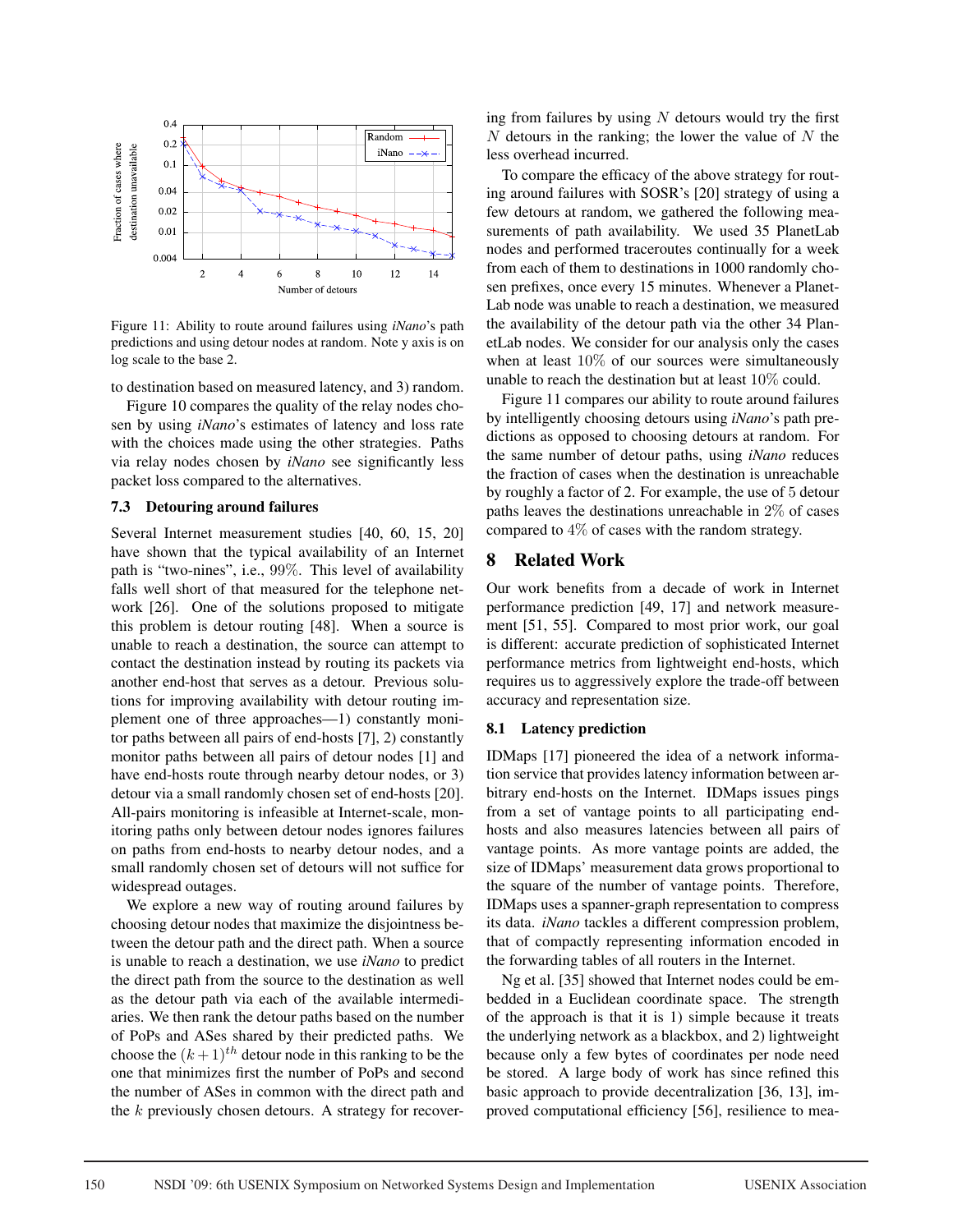surement error [12, 13], security [12], and accuracy. The techniques used to minimize error include Simplex minimization [12, 36], Principal Component Analysis (PCA) [27, 56], and spring relaxation [13].

The network coordinates approach poses two problems for our goals. First, the approach has been shown capable of predicting latencies, but it is unclear how to adapt the approach to other metrics that do not obey linear composition, such as loss rate. Second, the approach is fundamentally limited in accuracy. For example, about half of all Internet routes are known to be asymmetric [40] and a significant fraction are known to possess shorter detour routes [48]. However, common embedding techniques based on metric spaces will predict symmetric latencies and fail to predict detour routes when triangle inequality is violated. This limits the applicability of the approach for many applications.

## 8.2 Prediction of multiple metrics

Sequoia [43] attempts to embed nodes on to a "virtual prediction tree". Edges of the tree are annotated with latency and the latency between two nodes is predicted as the length of the path connecting them. Unlike other coordinate systems, Sequoia is also extensible to bandwidth. However, it continues to use metric embeddings that predict symmetric routes with no detour routes. Akamai's SureRoute [1] service optimizes transfers between end-hosts by routing through a mesh of detour nodes. End-hosts are routed through nearby detour nodes and the optimal path through the mesh of detour nodes is determined by constant monitoring. However, the performance along a path between two end-hosts is not necessarily the same as on the path via their nearby detour nodes.

### 8.3 Structural inference

*iNano*'s structural inference approach has been previously used in iPlane. However, unlike *iNano*, iPlane adopts a centralized architecture that scales poorly to 1) Internet-scale query loads, and 2) more vantage points. iPlane uses an atlas of observed paths, whose size is proportional to the number of vantage points times the number of destinations probed times the average path length. With iPlane's current set of vantage points and destinations, the size of its atlas is already over 1GB. As more vantage points contribute measurements, iPlane's accuracy will increase, but at the cost of blowing up the size of its atlas. iPlane's large atlas has the implication that its query engine can only be hosted on dedicated servers but not on typical end-hosts. *iNano*'s atlas instead comprises link-level, not path-level, information of the Internet structure. Routing policies encoded in iPlane's set of observed paths are replaced by *iNano*'s compact representation of the same.

## 8.4 AS path inference

*iNano*'s main focus is on predicting path performance between arbitrary end-hosts, while predicting the path between them. Prior work has looked at a part of this problem, inference of AS paths.

Mao et al. [32] describe a structural inference approach, RouteScope, to infer AS-level paths. They use constrained optimization to model aspects of interdomain policy routing such as customer<peer<provider and valley-free routing, and use additional measurement techniques to observe routes from multihomed prefixes. Our evaluation in Section 6 shows that *iNano*'s ability to predict AS paths is significantly better than that of RouteScope, with *iNano* predicting the AS path correctly for more than twice as many paths in our validation set.

Qiu and Gao [42] build on RouteScope by using observed AS paths as constraints in predicting paths. Muhlbauer et al. [34] attempt to develop a hybrid model of Internet routing that lies in between a blackbox and a structure inference approach. They introduce "quasirouters" to model the presence of multiple border routers in an AS based on an observed set of routes. Their approach can predict the training set exactly and achieves 50% prediction accuracy for unobserved routes. Both these pieces of work require a set of AS paths to make predictions; an atlas of paths is not compact enough to serve *iNano*'s goal of distributing the atlas to end-hosts.

# 9 Conclusions

Our contribution is a practical one. Today, there is a gap between research techniques for Internet performance prediction, and the scalability and low-overhead desired by large-scale P2P applications. *iPlane Nano* is a lightweight Internet path performance prediction engine that applications can use today at low cost. To make this work, we develop a model of Internet routing that can predict PoP-level paths between arbitrary end-hosts with an atlas that is less than 7MB in size and can be updated with roughly 1MB/day. The compact nature of the atlas enables applications to have their clients download the atlas and process queries locally. Furthermore, because the atlas is the same for all end-hosts, it can be disseminated to clients at low cost by using common P2P filesharing protocols, and thus largely using client bandwidths. Our evaluation of *iPlane Nano* demonstrated the accuracy of its predictions and its utility in improving the performance of P2P applications.

# Acknowledgments

We thank the DIMES team for their help in gathering data used in our evaluation from the DIMES infrastructure. We would like to thank Jay Lorch and the anonymous NSDI reviewers for their valuable feedback on earlier versions of this paper. We also thank Venugopalan Rama